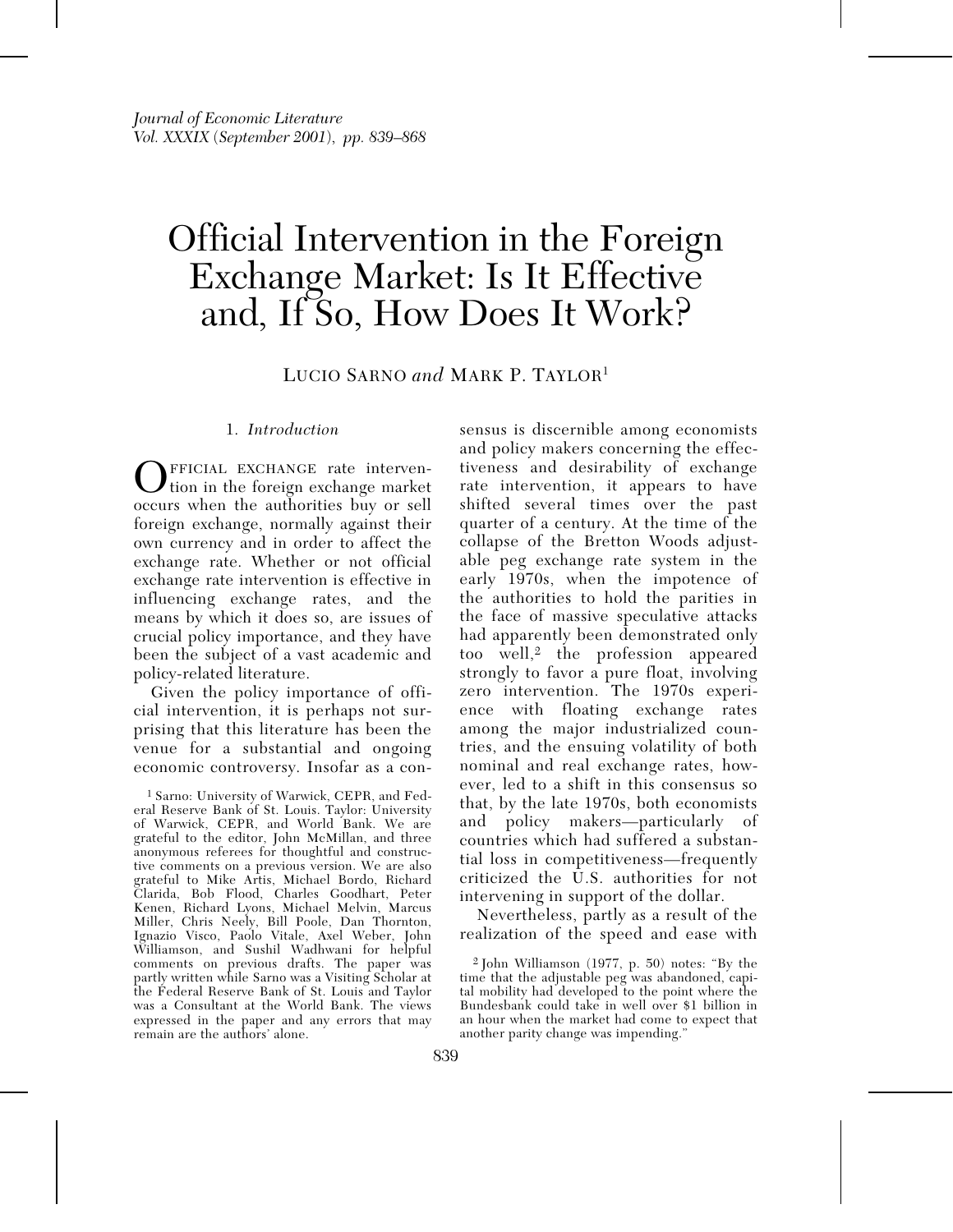which capital could move between developed countries, the prevailing consensus among economists, policy makers and foreign exchange market practitioners during the early 1980s appeared to be that intervention—and in particular sterilized intervention, where the effects of intervention on the domestic money supply are neutralized was not effective over anything but the very short run. Not only was this view prevalent among academic economists, it also appeared to be the consensus view of policy makers, symbolized by the conclusions of the *Jurgensen Report* (Phillippe Jurgensen 1983) on exchange rate intervention which was commissioned by the 1982 G73 Economic Summit of Heads of Government at Versailles.4

Following the strong and chronic overvaluation of the U.S. dollar during the early to mid 1980s, and a communiqué issued by the leaders of the G5 industrialized countries at the Plaza Hotel in New York in September 1985 to the effect that concerted intervention would be undertaken to bring down the high dollar, however, the consensus appeared to have shifted once more.5 Fol-

5 Some authors argue that this embodiment of a new intervention regime started at the beginning of 1985, since the dollar had its peak in February 1985 and was already depreciating at the time of the Plaza Agreement. In fact, large sales of dollars were operated by some European Central Banks (especially the Bundesbank) in February and lowing the decline of the U.S. dollar during the late 1980s, a subsequent meeting of the leaders of the G7 industrialized nations, held at the Louvre in Paris in February 1987, led to the agreement that coordinated exchange rate intervention should be undertaken to stabilize the U.S. dollar within informal "reference ranges," although precise target zone bands were not established.6

Following the Plaza and Louvre meetings, official intervention in the markets for the major exchange rates has been regular and at times heavy (Maurice Obstfeld 1990). In addition, exchange rate intervention, together with macro policy coordination, played an important role in the Exchange Rate Mechanism (ERM) of the European Monetary System (EMS) of target zones between European exchange rates.7

6 The agreement is clearly embodied in the following quotation from the official press release of the Louvre Accord: "The Ministers and Governors agreed that the substantial exchange rate intervention since the Plaza Agreement will increasingly contribute to reducing external imbalances and have now brought their currencies within ranges broadly consistent with underlying economic fundamentals . . . Further substantial exchange rate shifts among their currencies could damage growth and adjustment prospects in their countries."

7 Following the ERM crisis of 1992–93 and a number of other currency crises during the 1990s, there have been calls from various quarters for measures to be put in place to safeguard against speculative attacks when they are apparently unrelated to the underlying economic fundamentals. In 1994, for example, the Bretton Woods Commission, headed by former Chairman of the Federal Reserve Paul Volcker, recommended that the IMF set up an intervention fund to help countries stave off attacks on their currencies (see e.g., *The Economist* 1995). In a related literature, economists have debated the desirability and feasibilty of imposing capital controls or taxes on foreign exchange transactions as a means of "throwing sand in the wheels of finance" (James Tobin 1969; Barry Eichengreen and Charles Wyplosz 1993; Eichengreen, Tobin, and Wyplosz 1995; Peter Garber and Taylor 1995).

<sup>3</sup> The Group of 7 or G7 countries are the U.S., Japan, Germany, France, the U.K., Italy, and Canada. The first five countries listed above are the Group of 5 or G5 countries.

<sup>4</sup> The *Jurgensen Report* did not provide very explicit conclusions. The official press release of the finance ministries and central bank governors of the G7 stated, however, that the main results of the *Jurgensen Report* may be summarized as follows: sterilized intervention affects long-run exchange rates much less than nonsterilized intervention; sterilized intervention can influence exchange rates only in the short run; coordinated intervention can be much more powerful relative to official intervention by a single country's authorities.

March of that year (see Kathryn Dominguez and Jeffrey Frankel 1993a).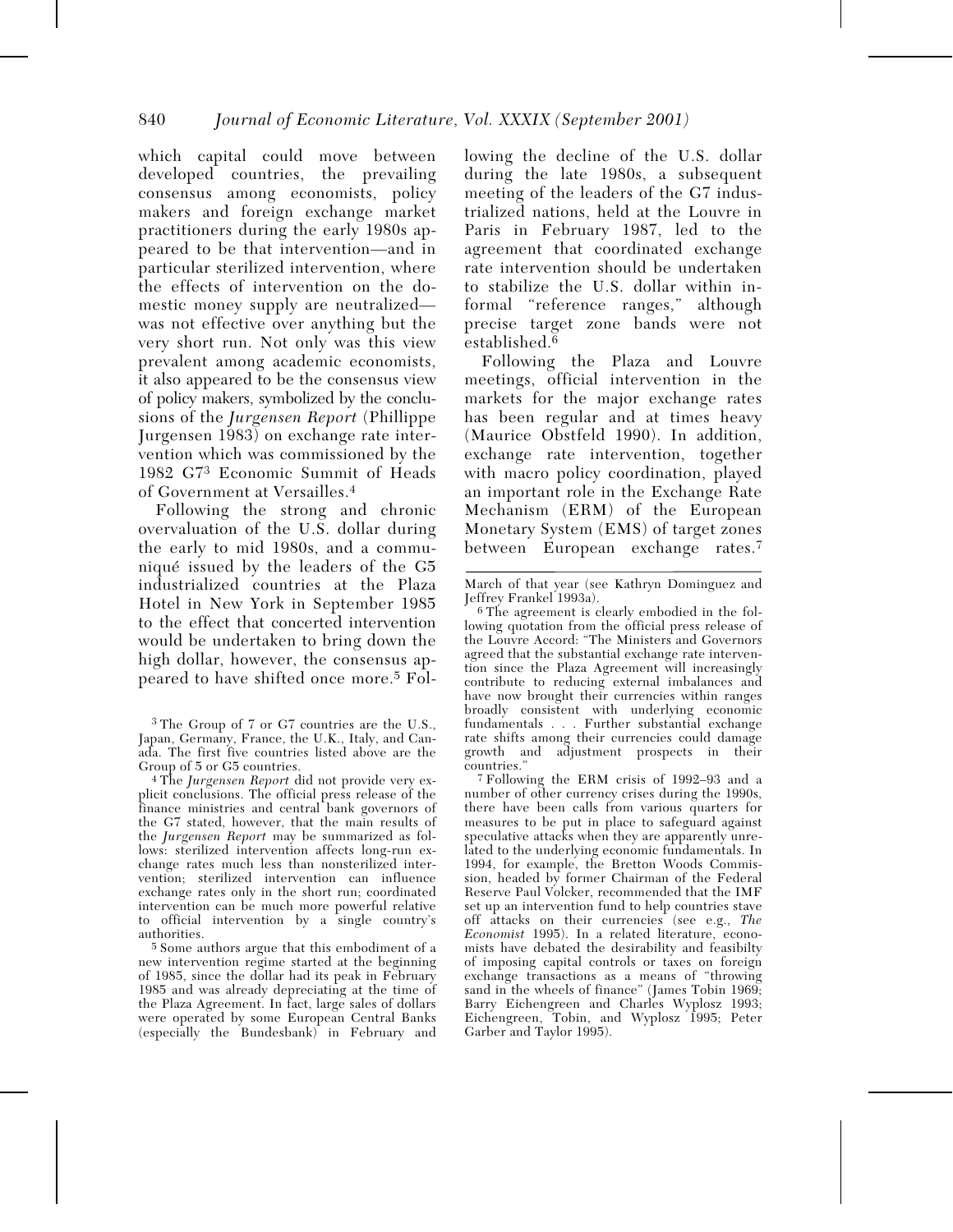Following the introduction of the euro as the single European currency in January 1999 and its immediate and persistent depreciation against the U.S. dollar, calls for concerted intervention among the industrialized countries to support the euro have at times been quite strong. Indeed, exactly such concerted intervention by the G7 countries did occur in September 2000.8

This paper summarizes the present authors' reading of recent research on official exchange rate intervention what we have learned, what puzzles remain, and where further research progress is most likely to be made. While the survey will be of use to specialists in international finance and macroeconomics, given the policy importance of the issue in hand we also believe that our assessment of the central question motivating our analysis will be of interest to a wider audience of economists and policy makers: is official exchange rate intervention effective and, if so, how does it work?9

Because of space limitations, we also do not discuss the literature relating to the role and effectiveness of intervention in target zone exchange

### 2. *The Mechanics of Intervention: Nonsterilized versus Sterilized Operations*

Official intervention is said to be sterilized when the authorities—simultaneously or with a very short lag—take action to offset or "sterilize" the effects of a change in official foreign asset holdings on the domestic monetary base. On the other hand, nonsterilized intervention occurs when the authorities buy or sell foreign exchange, normally against their own currency without such offsetting actions. Clearly, nonsterilized intervention will affect directly the domestic money supply and therefore its effect on the exchange rate is contentious only insofar as the effects of changes in the money supply on the exchange rate are contentious—a debate that perhaps belongs more to the area of exchange rate determination (e.g. see Taylor 1995).

In general, a strong consensus exists in the profession that *nonsterilized* intervention can influence the exchange rate similarly to monetary policy by inducing changes in the stock of the monetary base which, in turn, induces changes in broader monetary aggregates, interest rates, market

<sup>8</sup> Calls for concerted intervention appeared to reach a peak at the IMF and World Bank annual meetings in Prague in September 2000, when, at a press conference on September 19, the IMF's Economic Counsellor and Director of the Research Department, Michael Mussa, asked the memorable question, "If not now, when?" The G7 intervention actually occurred a few days later, on September 22.

<sup>&</sup>lt;sup>9</sup> While there are some other excellent existing surveys on issues related to official intervention, they are all in book form and now require updating—see, for example, Peter Kenen (1988), Dean Taylor (1982), Dominguez and Frankel (1993a), Hali Edison (1993), Keith Pilbeam (1991), and Geert Almekinders (1995). Because of space constraints, we largely confine ourselves to covering the literature which has been published during the last twenty-five years or so since the breakdown of the Bretton Woods system, but devote particular attention to studies published in last decade or so. Important earlier contributions would include John Maynard Keynes (1923) and Kenen (1960, 1965).

arrangements. On this see, inter alios, Williamson (1985), Paul Krugman (1991), and Williamson and Marcus Miller (1987).

See also the papers in Matthew Canzoneri, Wilfred Ethier and Vittorio Grilli (1996), which cover a number of issues related to "The New Translantic Economy," ranging from transatlantic policy coordination with sticky labor markets to coordinated exchange rate intervention following the Plaza and Louvre agreements in comparison with the experience of the European Monetary System prior to the 1992 crisis, inter alia. For a treatment of exchange rate intervention and related issues in the Pacific Basin, see also Reuven Glick (1998); for a broader treatment of the issues related to central banks' behavior and economic performance, see Sylvester Eijffinger (1997). See Sarno and Taylor (2001) for textbook treatment of all of these issues.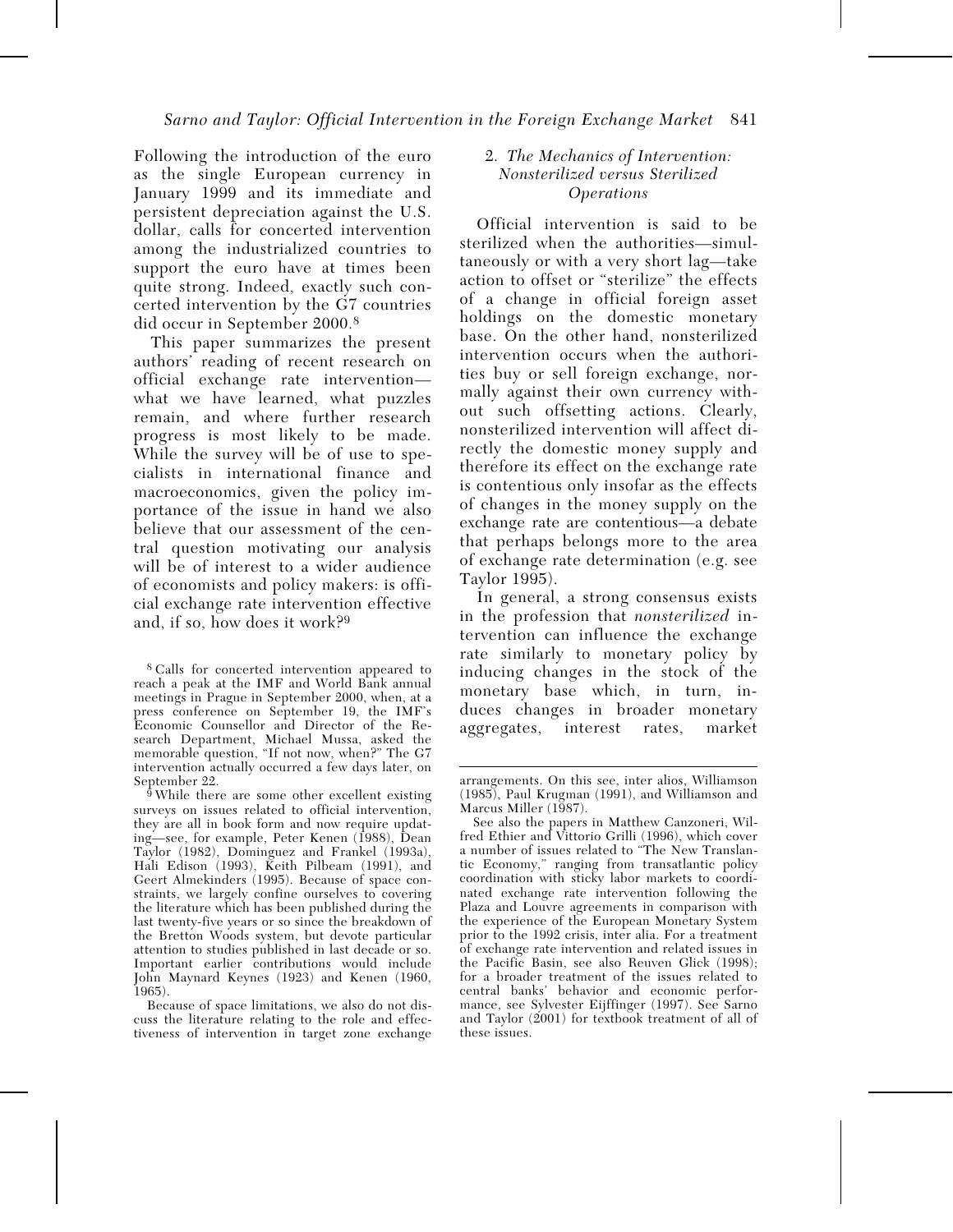| Assets                    | Liabilities                                 |
|---------------------------|---------------------------------------------|
| Net foreign assets (NFA)  | Monetary base $(M)$                         |
| Gold                      | Total currency in circulation               |
| Foreign                   | Reserve liabilities to commercial banks     |
| Net domestic assets (NDA) | Net worth (NW)                              |
| Government securities     | Spending surpluses                          |
| Loans on commercial banks | Net interests and capital gains from assets |
| Other                     |                                             |

TABLE 1 MONETARY AUTHORITIES' STYLIZED BALANCE SHEET

expectations and ultimately the exchange rate. The effectiveness of *sterilized* intervention is very controversial, however, and, accordingly, the core of the debate on the effectiveness of official intervention in the foreign exchange market largely relates to sterilized intervention.10

Consider table 1, which gives a stylized representation of the balance sheet of a country's monetary authorities (that is, the central bank and exchangestabilization authorities combined).

The monetary base comprises currency and deposit liabilities to banks. Net worth of the financial authorities includes accrued spending surpluses, accumulated net interest receipts and capital gains on their holdings of net domestic and foreign assets. From table 1, it follows that:

$$
M \equiv NFA + (NDA - NW) \equiv NFA + DC \quad (1)
$$

where *DC*, defined as net domestic assets less net worth  $(DC \equiv NDA - NW)$ , represents the stock of domestic credit made available by the monetary authorities.

Foreign exchange market intervention by the monetary authorities involves a purchase or sale of foreign assets. When official intervention is nonsterilized, the

purchase (sale) of foreign currency by the authorities leads to an increase (decrease) in *NFA* and an equivalent increase (decrease) in *M*. Therefore, nonsterilized intervention has the same impact on monetary liabilities as an open market operation, and the only difference between the two is that by a nonsterilized intervention operation the monetary authorities alter *M* through a change in foreign asset holdings rather than through a change in domestic asset holdings.

On the other hand, if intervention is fully sterilized then domestic credit is altered so that

$$
\Delta DC = -\Delta NFA \tag{2}
$$

which implies

$$
\Delta M = \Delta NFA + \Delta DC = 0 \tag{3}
$$

where ∆ denotes the change in the relevant stock. Normally, intervention would be sterilized by sales or purchases of domestic-currency bills or bonds by the monetary authorities so that the effects on the monetary base of changes in the holdings of net foreign assets are in fact offset one-for-one by the effects of changes in net domestic asset holdings:

$$
\Delta NDA = -\Delta NFA. \tag{4}
$$

We now turn to analyzing the two channels of influence of official exchange rate intervention and explain

<sup>10</sup> For an early elegant description of the mechanics of exchange rate intervention, see Donald Adams and Dale Henderson (1983).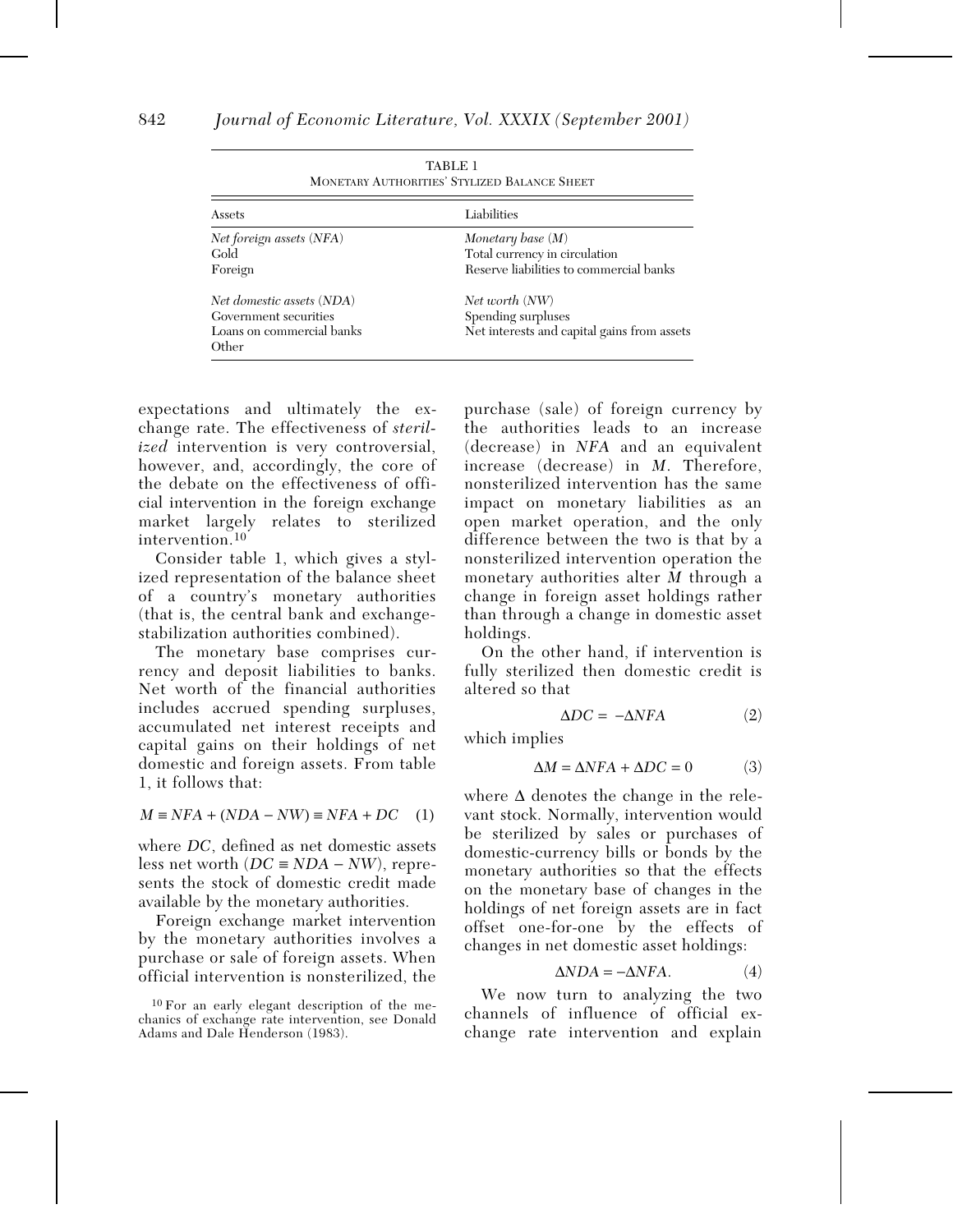*how, in theory*, these channels work. In section 4 we will evaluate the empirical evidence to date as to *whether* they work *in practice*.

#### 3. *How Does Intervention Work in Theory*?

A standard and useful taxonomy for analyzing how sterilized intervention may affect the exchange rate is by reference to two channels of influence of such intervention operations: the portfolio balance channel and the expectations or signalling channel (see Michael Mussa 1981).

# 3.1 *The Portfolio Balance Channel: Theory*

The effects of official intervention through the portfolio balance channel can be analyzed within the framework of a portfolio balance model (PBM) of exchange rate determination in which investors balance their portfolio among the assets of various countries on the basis of their relative expected returns.11

In the PBM, the assumptions which underlie both the flexible price and the sticky price monetary model of the exchange rate, i.e. that domestic and foreign assets are perfect substitutes and that the wealth effects of a current account imbalance are negligible, are relaxed. The PBM may be seen as a dynamic model of exchange rate determination based on the interaction of international asset markets, current account imbalance (reflecting net foreign asset accumulation or decumulation) and the exchange rate (see e.g. Branson 1983, 1984; Michael Dooley and Peter Isard 1983; Taylor 1995).

After the authorities have intervened

in the foreign exchange market and then sterilized the intervention there can, by definition, be little or no effect on domestic interest rates since the level of the money supply has remained constant. What has altered, however, is the *composition* of agents' portfolios, since the authorities will have bought or sold domestic assets in their sterilization operations. The spot exchange rate must therefore shift in order to affect the domestic value of foreign bonds and the expected return for holding them. This occurs as agents try to rebalance their portfolios by buying or selling foreign assets. For example, an increase in the supply of euro-denominated assets in the hands of the public relative to the supply of dollar-denominated assets necessitates a fall in the relative price of euro-denominated assets. This is how, in theory, intervention affects the exchange rate through the portfolio balance channel.

If domestic and foreign assets are regarded by agents as perfect substitutes, however, sterilized intervention may have no significant effect on the exchange rate through the portfolio balance channel. This follows because agents will be indifferent as to the relative amounts of domestic and foreign assets they are holding—they will care only about the total amount and hence no change in market-clearing prices or quantities is required. Suppose, for example, that the authorities purchase foreign exchange and carry out an open market sale of domestic bonds in order to sterilize the effect of a rise in official reserves on the money supply. If domestic and foreign bonds are perfect substitutes in private agents' portfolios and agents' portfolios were initially in stock equilibrium, then investors will sell foreign bonds one for one with the increase in domestic bonds. Thus, the private sector will sell the same amount

<sup>11</sup> For space constraints, we do not outline analytically the PBM here. For a formal discussion of the PBM, see, for example, Kenen (1982), William Branson and Henderson (1985), and Taylor (1995).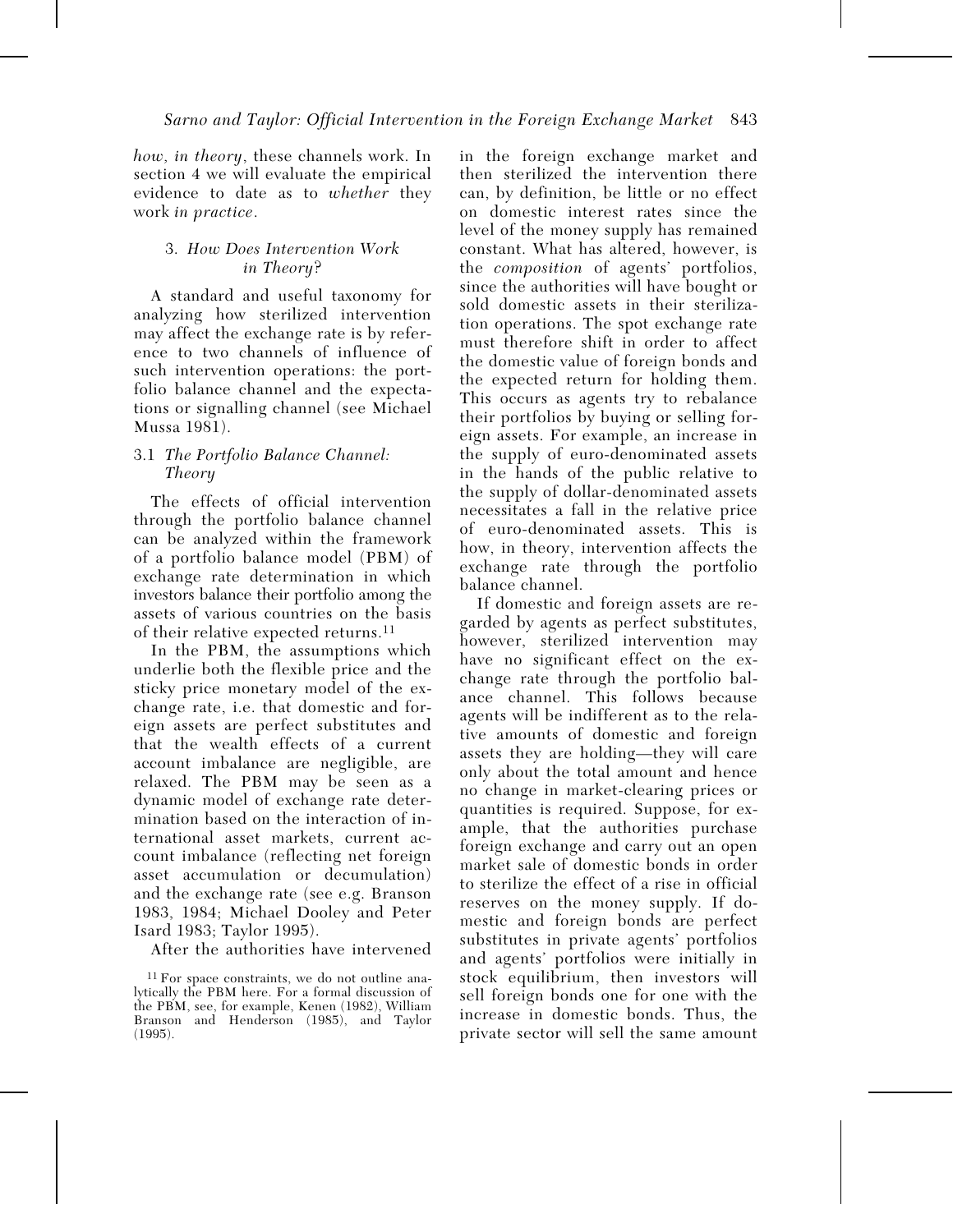of foreign currency that the authorities bought, and there will be a zero net effect on the level of the exchange rate.

In a world of high-speed capital flows one might suspect that financial assets denominated in the currencies of the major industrialized countries may indeed be highly substitutable in domestic portfolios, and—as we shall see below—this issue has been addressed by researchers.

At a theoretical level, it should also be noted that in a Ricardian world, where private agents offset expected future tax payments (which will be required to service extra government debt) against currency holdings of domestic bonds (Robert Barro 1974), imperfect substitutability would no longer be a sufficient condition for sterilized intervention to influence the current exchange rate. If Ricardian equivalence does not hold, however, and domestic and foreign bonds are less than perfectly substitutable, official intervention will in theory have a net effect on the level of the exchange rate through the portfolio balance channel.12

# 3.2 *The Signalling Channel: Theory*

Even if perfect substitutability of domestic and foreign assets holds, sterilized intervention can still in theory be effective through the signalling or expectations channel (Mussa 1981). The basic idea here is that agents may view exchange rate intervention as a signal about the future stance of policy. Because the exchange rate is a forwardlooking variable, a shift in expectations concerning future movements in variables affecting the exchange rate—such as relative money supplies—will affect the level of the exchange rate now.

In essence, the signalling channel as-

sumes that intervention affects exchange rates by providing the market with new relevant information, under the implicit assumption that the authorities have superior information to other market participants and that they are willing to reveal this information through their actions in the foreign exchange market. More precisely, the effect of sterilized intervention through the signalling channel occurs because private agents change their exchange rate expectations either because they change their view with regard to the likely future actions of the monetary authorities or because they change their view with regard to the *impact* of certain actions of the monetary authorities.

Notice that, since unsuccessful intervention is costly, if official intervention is expected to be effective through the signalling channel, there is an incentive for the authorities to manifest clearly their policy intentions. In this sense, it is perhaps something of a mystery as to why monetary authorities often maintain secrecy of intervention operations. As Kenen (1988, p. 52) puts it: "The rules for exchange rate management should be as transparent as possible. That is to maintain credibility, not by studied ambiguity, which breeds disagreement and distrust." At any time, however, a government will be pursuing many macroeconomic policy goals and the trade-offs amongst these will be highly complex, hence complicating significantly the judgement of other market agents about the time consistency of a certain announced exchange rate policy.

Some influential theoretical literature has analyzed these issues in the context of a framework in which market agents have incomplete information about the authorities' utility trade-off between the exchange rate target and a domestic policy target. Within this framework,

<sup>12</sup> See also Frankel (1979), Obstfeld (1982), David Backus and Patrick Kehoe (1989).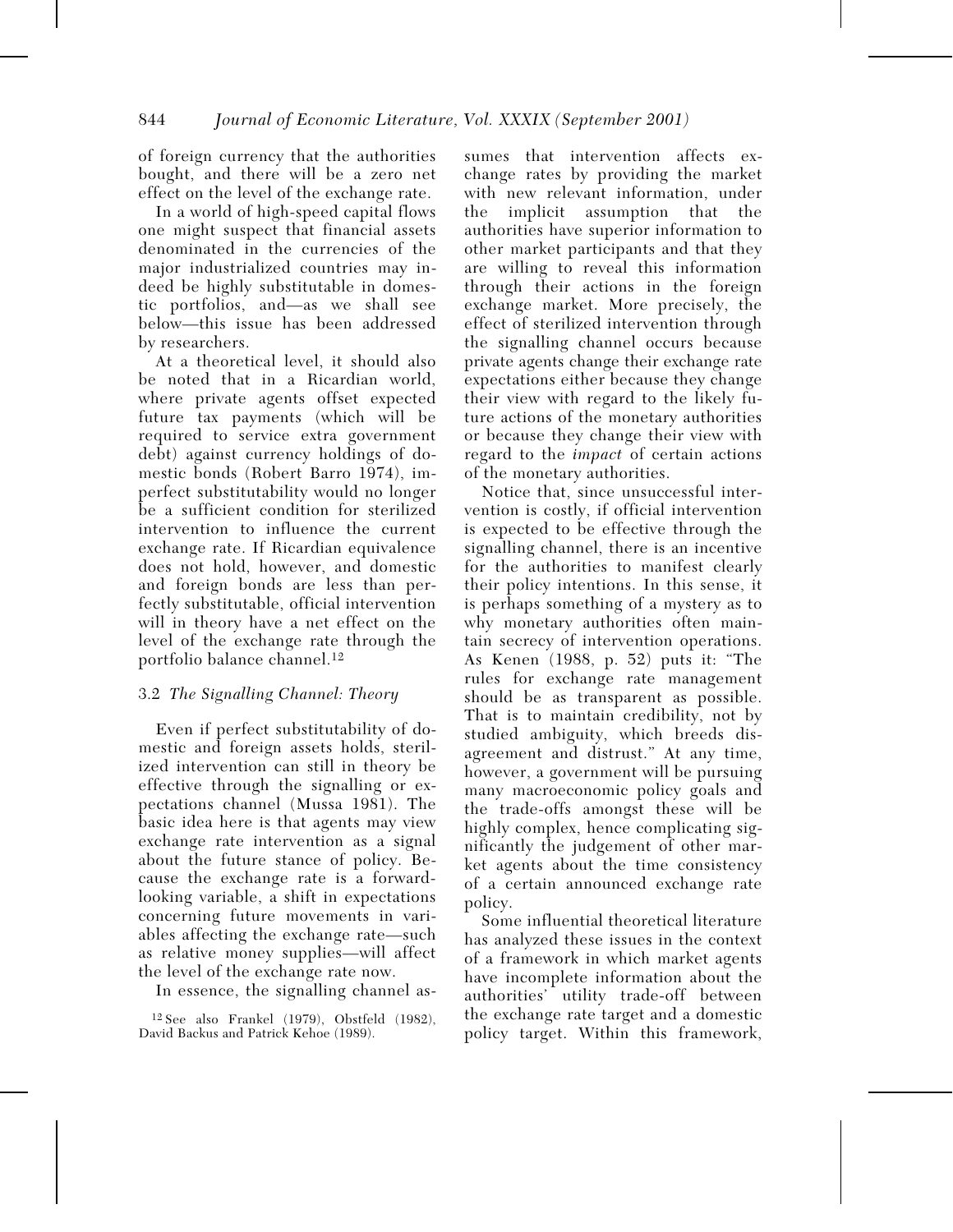for a policy to be time consistent, the authorities must announce a *range* for the future exchange rate since the announcement of any *precise* target may not be credible. More generally, the monetary authorities of many major industrialized countries tend to adopt exchange rate policies which are consistent with the fulfillment of preannounced targets of the growth rate of monetary aggregates (see Jeremy Stein 1989).

The trade-off between the attainment of a target level of money stock  $(m_t^T)$ and a target level of the exchange rate  $(s_t^T)$  may be formalized in a simple fashion using a quadratic loss function for the monetary authorities of the form:

$$
\pounds_t = (m_t - m_t^T)^2 + \omega(s_t - s_t^T)^2, \tag{5}
$$

where  $\mathfrak{L}_t$ ,  $m_t$  and  $s_t$  denote the loss to the monetary authorities, the domestic monetary base and the nominal exchange rate (domestic price of foreign currency) at time *t* respectively, while  $\omega \geq 0$  is the relative weight attached to the monetary and exchange rate targets by the monetary authorities. If the authorities only care about the attainment of the preannounced monetary target—say in order to build their reputation and hence benefit by relatively lower inflation expectations and wages claims from trade unions—then  $\omega = 0$  in equation (5). If  $\omega = 0$  and no official intervention policy is undertaken by the monetary authorities, however, the exchange rate has to bear entirely the burden of adjustment: any expected appreciation of the domestic currency will induce speculators to buy the currency, hence generating the actual appreciation of the currency itself. Alternatively, the monetary authorities may use sterilized intervention which can effectively induce the independence of exchange rates and monetary targets (∆*NDA* = −∆*NFA*), ultimately generating

only a change in the composition of the private sector's portfolio (see Almekinders 1995 and the references therein). Note, however, that this independence is contingent upon adequate foreign exchange reserves being available—an issue brought into stark relief by the literature on speculative attacks, as discussed below.

The theory of the signalling channel of official intervention has attracted renewed interest in recent years. In particular, some researchers have used simple two-country models to examine the theoretical implication of the signalling channel of foreign exchange market interventions that sterilized interventions represent signals of future monetary policy and hence affect exchange rate expectations. Within a game-theoretic framework which allows for partial credibility and nonrational expectations, both noncooperative and cooperative policies of exchange rate management can be studied formally. These models predict that, in order to maintain credibility in the future, sterilized interventions must be accommodated by corresponding subsequent changes in the money supply, implying that official intervention does not represent an instrument independent of monetary policy. This framework also indicates that the implied trade-off between internal and external policy objectives makes the coordination of official intervention operations advantageous, even in the case of conflicting exchange rate targets (see Silke-Fabian Reeves 1997, 1998).

# 3.3 *International Coordination and the Channels of Influence*

Coordinated (or concerted) official intervention in the foreign exchange market occurs when two or more central banks intervene simultaneously in the market in support of the same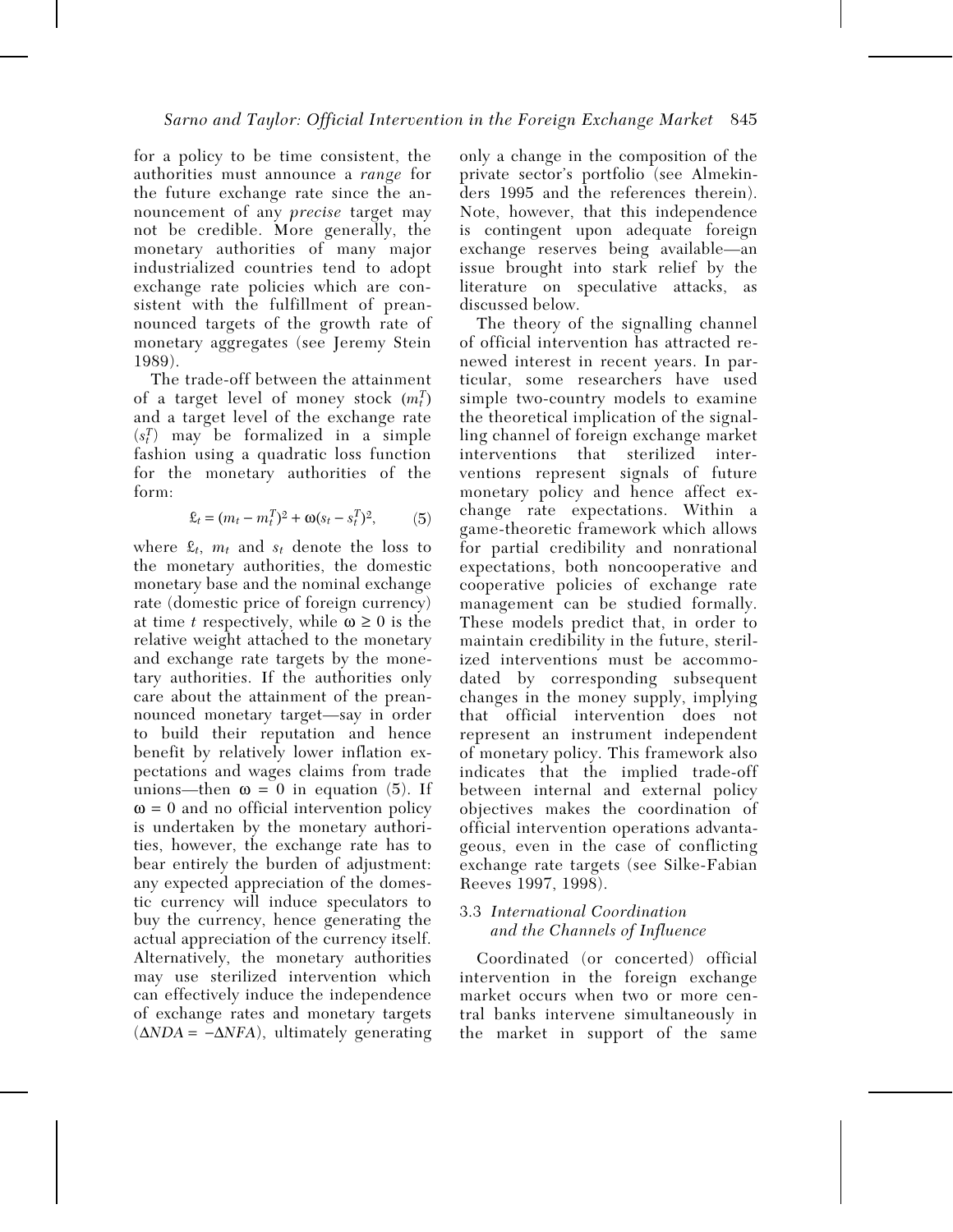currency, according to an explicit or implicit international agreement of cooperation.13

The rationale for international coordination of official intervention stems from the observed existence of significant spillover effects of domestic policies across countries. For example, under a floating exchange rate system, official intervention in one country may be expected to change the value of the domestic currency with respect to other currencies, thereby affecting trading partners' economies. Standard economic theory suggests that, in an interdependent world economy, a Paretooptimal outcome may be achieved by taking into account the spillover effects of macroeconomic policies and by forming policies which exploit the existence of these cross-country interdependencies for the mutual benefit of the participants of the coordinated intervention (Ralph Bryant 1995).14

13 Some researchers use a more restrictive definition of concerted intervention which does not include operations which would have been undertaken by the individual central banks even in the absence of any coordination (e.g. Kenneth Rogoff 1984, 1985). In practice, however, concerted official intervention in the foreign exchange market among the major industrialized nations has largely consisted of information sharing and discussions with small modifications of the individual intervention operations.

14 The theoretical literature investigating the implications of policy coordination among interdependent economies typically adopts a gametheoretic approach which is commonly referred to as "policy-optimization" analysis. In a typical game the rational agents are national governments, whose preferences are formalized using a loss function biased toward domestic welfare. Cooperative and noncooperative games can then be analyzed and the outcomes from the two types of games can be compared in order to infer the optimal strategy for governments. In choosing their loss-minimizing strategy, each national government also takes into account the preferences and the reactions of the other governments (e.g., Willem Buiter and Jonathan Eaton 1985; Richard Cooper 1985; Bryant 1995). See also the papers in Clas Wihlborg, Michele Fratianni, and Thomas Willett (1991).

With regard to nonsterilized intervention, the benefits from coordination of nonsterilized operations are identical to the benefits from monetary policy coordination. Nevertheless, the advantage of coordination of nonsterilized official intervention relative to monetary policy coordination is that the former, unlike the latter, creates an explicit incentive to coordinate monetary policies consistent with exchange rate targets for the countries involved (see Dominguez and Frankel 1993a).

The advantages of coordination for sterilized exchange intervention are less straightforward. In fact, the effectiveness of sterilized intervention through the portfolio balance channel is totally independent of monetary policy effectiveness and, therefore, countries can design concerted official intervention without relinquishing sovereignty over domestic monetary policy. If sterilized intervention works through the signalling channel, however, there may be gains from coordinating official intervention. This is because the coordination of multiple signals is more likely to convince speculators that the signalled policy is credible relative to an individual signal, implying that sterilized official intervention coordination may help central banks with relatively low reputation or credibility (Kenen 1988, ch. 6; Dominguez and Frankel 1993a; Isard 1995, ch. 12).

A recent formal treatment of these issues is provided by Marc Flandreau (1998) in the context of a model where several target zones co-exist and parities are defended by manipulating money supplies in participating countries. As a result, interventions aimed at one given exchange rate also affect other exchange rates, implying that shocks on each fundamental affect the whole range of exchange rates involved, intramarginal interventions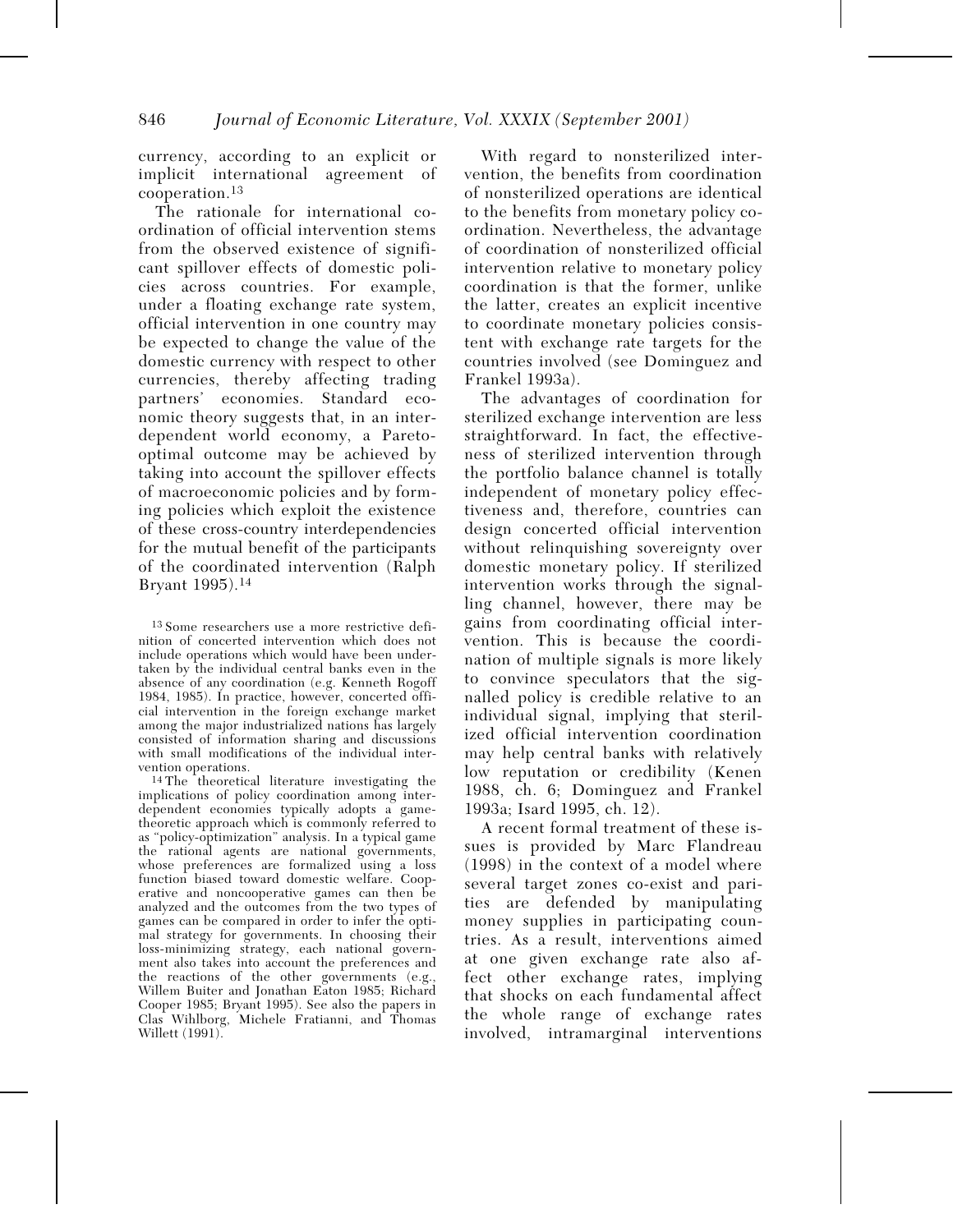arise endogenously and the stationary distributions of exchange rates and fundamentals are influenced by the "rules of the game" regarding currencies used in intervention and sterilization procedures. The model ultimately predicts large gains from international coordination for all participating countries since "intramarginal targets" are generated to which exchange rates tend to return and their location is shown to depend on the intervention-sterilization mix adopted by monetary authorities.

Overall, therefore, the existence of significant gains from international coordination of official intervention relative to individual intervention and the enhancement of the effectiveness of intervention through the signalling channel as an effect of coordination appear to be accepted theoretical results.

### 3.4 *Optimal Exchange Rate Management: Theory*

The theoretical literature on optimal exchange rate management to date is enormous (e.g. see, inter alia, the work of Michael Artis and David Currie 1981; Jagdeep Bhandari 1985 and the papers therein; Stephen Turnovsky 1987; Kenen 1988; Glick and Michael Hutchison 1989). The conventional theoretical analysis mainly focuses on designing an exchange rate policy which minimizes the variance of output around its natural rate.15 Also, the traditional approach taken by this literature is based on a flow model of the exchange rate which accounts for three types of currency flows: flows generated, respectively, by current account

transactions (*CA*), net flow demand for domestic currency through the capital account of the balance of payments (∆*K*) and currency flows generating directly from central bank intervention in the market (*INT*) (e.g. see Stanley Black 1985). The market-clearing condition involving those three currency flows may be written at time *t* as :

$$
INT_t = CA_t + \Delta K_t \tag{6}
$$

where the left-hand side and the righthand side of the equation describe the net supply of and the net demand for domestic currency respectively. The current account is assumed to be a function of measures of competitiveness such as the real (i.e. relative price level adjusted) exchange rate. A function for the net flow demand for domestic currency through the capital account of the balance of payments may be derived, for example, using the framework of speculative dynamics models developed by Stein (1987) and J. Bradford De Long, Andrei Shleifer, Lawrence Summers, and Robert Waldmann (1990). According to these models, the net international demand for domestic currency will be a function of a set of factors including deviations from uncovered interest parity, the degree of risk aversion of investors and the conditional variance of the next period spot rate (see Almekinders 1995).

The theoretical literature in this context essentially models official intervention by assuming a particular central bank loss function from which, given a particular process governing exchange rate movements, estimatable central bank reaction functions can be derived. Several authors assume, for example, that the central bank has a singleperiod, quadratic, symmetric loss function of the deviation of the current exchange rate from its target level, and that there are costs of intervening in

<sup>15</sup> This implicitly assumes, however, that the main concern of the monetary authorities is to choose the optimal degree of *non*sterilized intervention in response to idiosyncratic shocks and therefore, in some sense, this approach neglects the fact that the monetary authorities widely use sterilized intervention.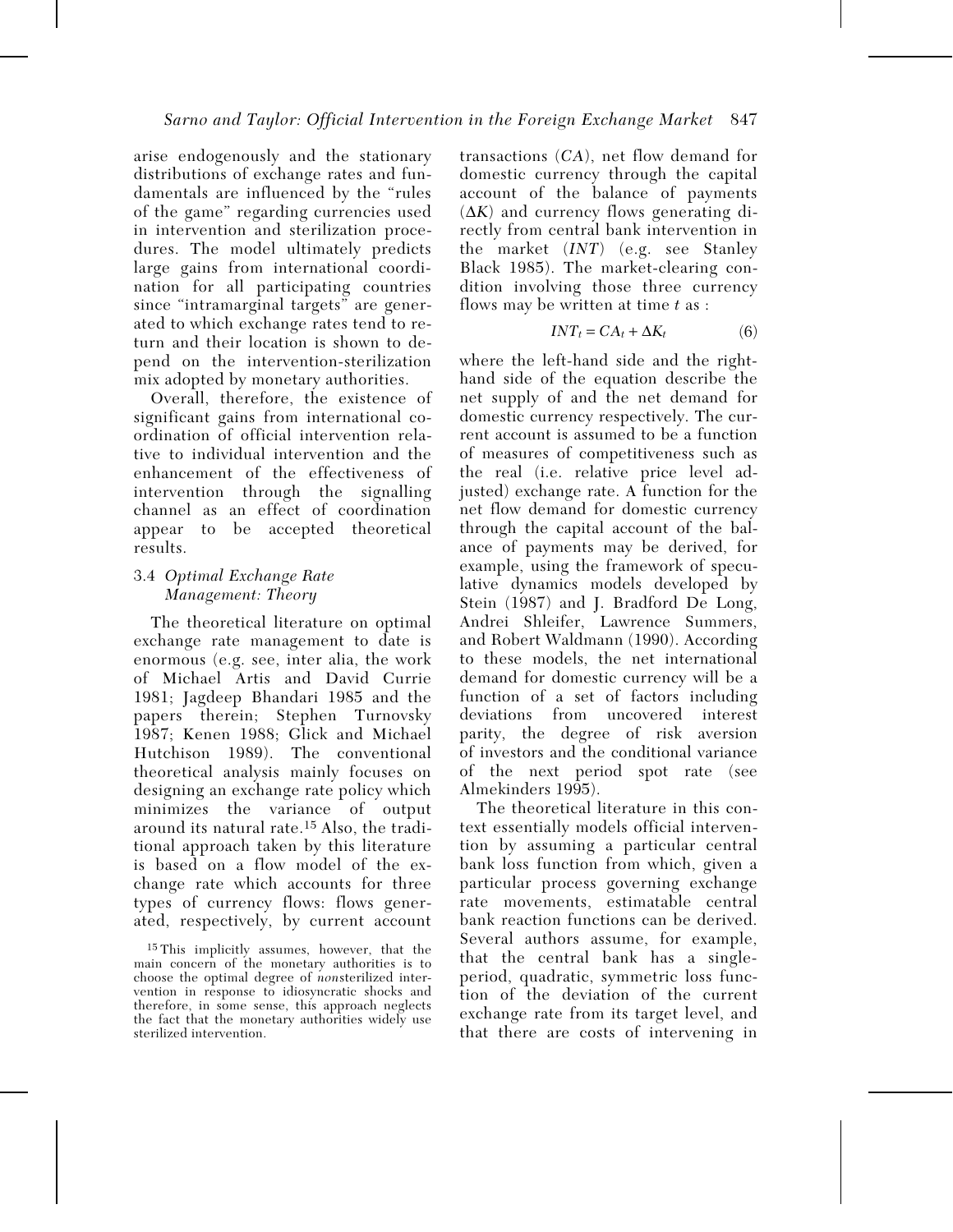the foreign exchange market (e.g., see Almekinders 1995).16

While this class of models provides useful insights on the strategic behavior of the monetary authorities and allows researchers to derive reaction functions which can be easily estimated, they do suffer, however, from some drawbacks. In particular, these models treat the central bank on the same terms as other market participants, who, therefore, do not have any informational gain from monitoring the actions of the central bank. It may be more appropriate to withdraw this assumption in future studies. Central banks should have a larger information set at least because they know more about their own future actions relative to other market participants.17,18

16 These costs may be, for example, bureaucratic costs incurred during the decision-making process for designing the optimal intervention strategy or financial losses caused by a purchase (sale) of foreign currency which is not followed by future appreciation (depreciation) of the domestic currency. While in the absence of intervention costs the central bank counteracts to every single idiosyncratic shock, in the presence of positive costs of intervention, the decision to respond to a shock with sterilized intervention is based on a costbenefit analysis of foreign exchange intervention (see Almekinders 1995).

17 On the one hand, if official intervention is to work through the signalling channel, then ideally every intervention operation of the central bank in the foreign exchange market should be announced publicly since the announcement increases the chance of the operation being successful. On the other hand, however, some theoretical models (e.g. Alex Cukierman and Alan Meltzer 1986; Nathan Balke and Joseph Haslag 1992) show that a necessary condition for official intervention to be effective is the maintenance of the informational advantage. In this sense, public announcements of *future* official intervention by central banks may heavily undermine the effectiveness of the intervention operation.

18 A recent paper which conflicts with this presumption is due to Owen Humpage (1997), who investigates the forecast value of U.S. interventions in the foreign exchange market. The rationale is that evidence of superior forecasting skill would imply that the U.S. monetary authorities act with better information than the market and that intervention could alter foreign exchange traders' expectations about exchange rates. The analysis

An important move in this direction is due to Utpal Bhattacharya and Paul Weller (1997), who build an asymmetric information model of sterilized intervention where the equilibrium is characterized by a situation in which the central bank has inside information about its exchange rate target whereas risk-averse speculators have inside information about future spot rates. In that framework, circumstances may arise in which "perverse" responses to intervention may occur and ultimately the model provides a rationale for secrecy not only with regard to the scale but also to the target of official intervention (see also Paolo Vitale 1999a).

Game-theoretic approaches have also been undertaken by researchers. Typically, these models analyze the interaction between the central bank and private rational speculators in the foreign exchange market in the event of a shock observed by both parties. The central bank wishes to counterbalance the effect of the shock and stabilize the exchange rate. Given the fact that the scale of official intervention is not very significant relative to the daily turnover in the market, the central bank has an incentive to use secret intervention in order to surprise private speculators and increase the effectiveness of the intervention operation. Rational agents will expect, however, a higher volume of intervention and, therefore, the ultimate result of the game between the central bank and the private speculators is the generation of some sort of "intervention bias." Clearly, the preferences of the central bank and the shape of its

presented by Humpage (1997) shows, however, that this was not the case for U.S. official intervention during the period 1990–97, and official transactions by U.S. monetary authorities do not seem to improve the efficiency with which the foreign exchange market obtains and uses information.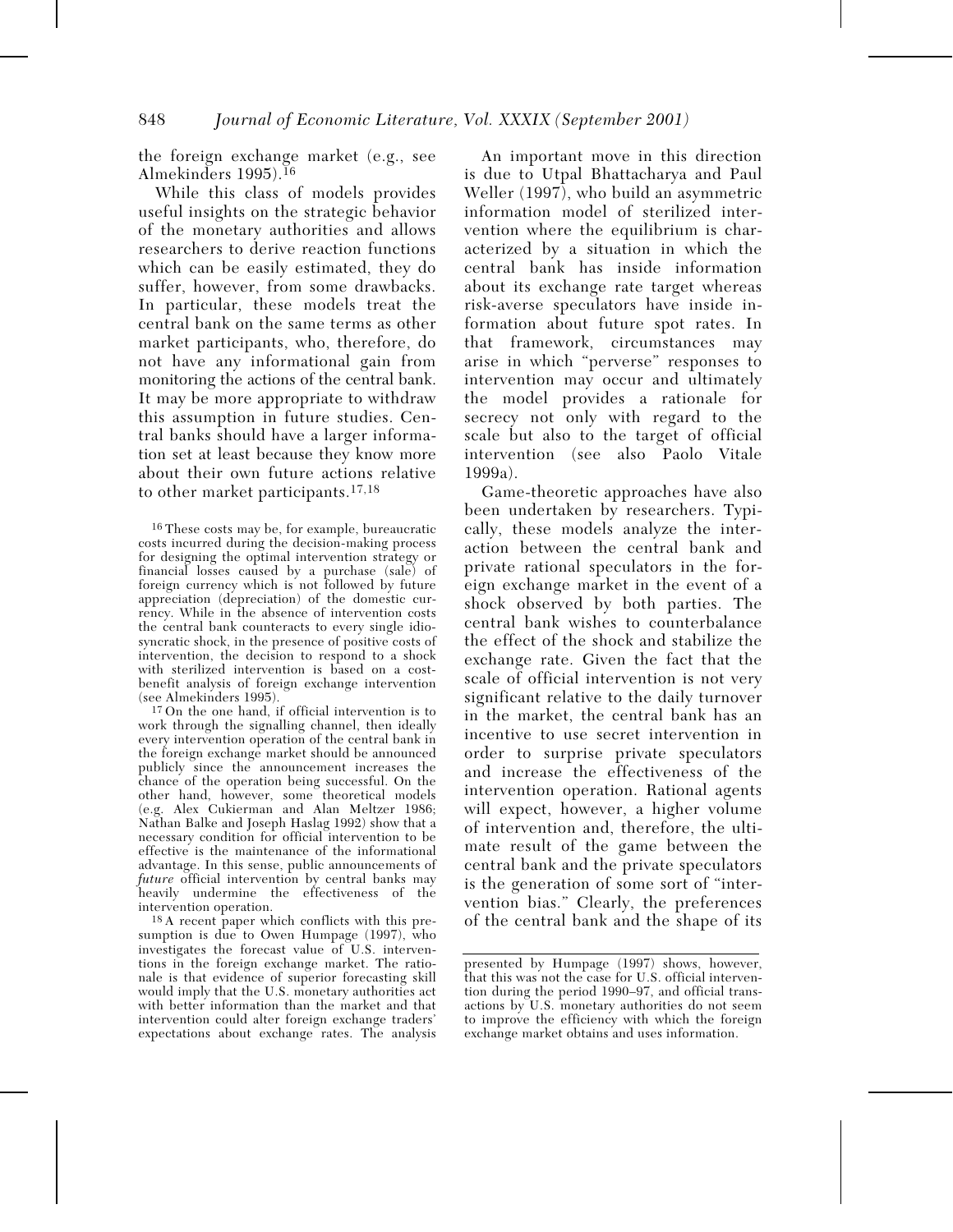loss function, in addition to the degree of central bank independence, are crucial in determining the final outcome of the game between the central bank and the rational speculators in the market in these models (see Rogoff 1985; Cukierman 1992; Eijffinger and Eric Schaling 1993; Guy Debelle 1993; and George Alogoskoufis 1994).

### 3.5 *Intervention, Speculative Attacks and Currency Crises*

There is a large theoretical literature in international macroeconomics on speculative attacks and currency crises. Although this literature does not explicitly address the effectiveness of intervention, we believe that there are some strands of it which do yield important insights into intervention operations, and that some of the models might be usefully adapted to analyze specific intervention issues.

There are three main strands of this literature.19 The first strand—often referred to as the first-generation currency crisis approach—starts with the seminal article by Krugman (1979) and the subsequent article by Flood and Garber (1984). The key characteristic of first-generation models is that the authorities are pursuing a fiscal policy which is inconsistent with the exchange rate peg. As such, intervention is doomed to ultimate failure primarily because exchange rate policy is incompatible with the underlying stance of monetary and fiscal policy, so that exhaustion of a finite stock of reserves is inevitable. In addition, the effects of sterilized intervention through the portfolio balance channel are precluded by assuming a simple underlying monetary model of the exchange rate, which assumes perfect substitutability between domestic and foreign assets (so only nonsterilized intervention is considered), and the signalling effects of intervention are ruled out because agents know that the authorities' monetary policy is ultimately unsustainable. The central insight on intervention operations from these models, however, is that they must be ultimately unsuccessful if they are inconsistent with the general stance of macroeconomic policy.20

In second-generation models, the emphasis is generally on policy rule nonlinearities, such as a shift in domestic monetary policy conditional on whether or not there is a speculative attack (Obstfeld 1994, 1996). A key feature of second-generation models is an escape clause in government policy, whereby there is a fixed penalty for abandoning the exchange rate peg and switching to a floating regime. The authorities then intervene to support the peg so long as the value of their loss function under this regime is less than the value of the loss with a switch to a float, including the fixed penalty for invoking the escape clause. Because there is a simultaneity between the value of the loss involved in each regime and whether or not a speculative attack is

20 The implicit assumption of perfect substitutability between domestic and foreign assets has been relaxed in some modified first-generation models (e.g. Flood, Garber and Charles Kramer 1996; Flood, Robert Hodrick, Isard and Kramer 1996; Flood and Marion 2000). These models allow a role for sterilized intervention by introducing a risk premium—itself a function of domestic and foreign bond holdings—into the uncovered interest rate parity condition. Moreover, Flood and Marion's  $(2000)$  analysis shows how introducing nonlinearity into the model and relaxing the perfect foresight assumption generates multiple solutions and opens up the possibility of self-fulfilling speculative attacks. These features are, in fact, key characteristics of so-called second generationspeculative attack models, so that the Flood-Marion model may be seen in some respects as bridging the "generation gap."

<sup>19</sup> For more comprehensive discussions and surveys of this literature, see Pierre-Richard Agénor, Bhandari and Robert Flood (1992), Garber and Lars Svensson (1995), Olivier Jeanne (1996), and Flood and Nancy Marion (1999).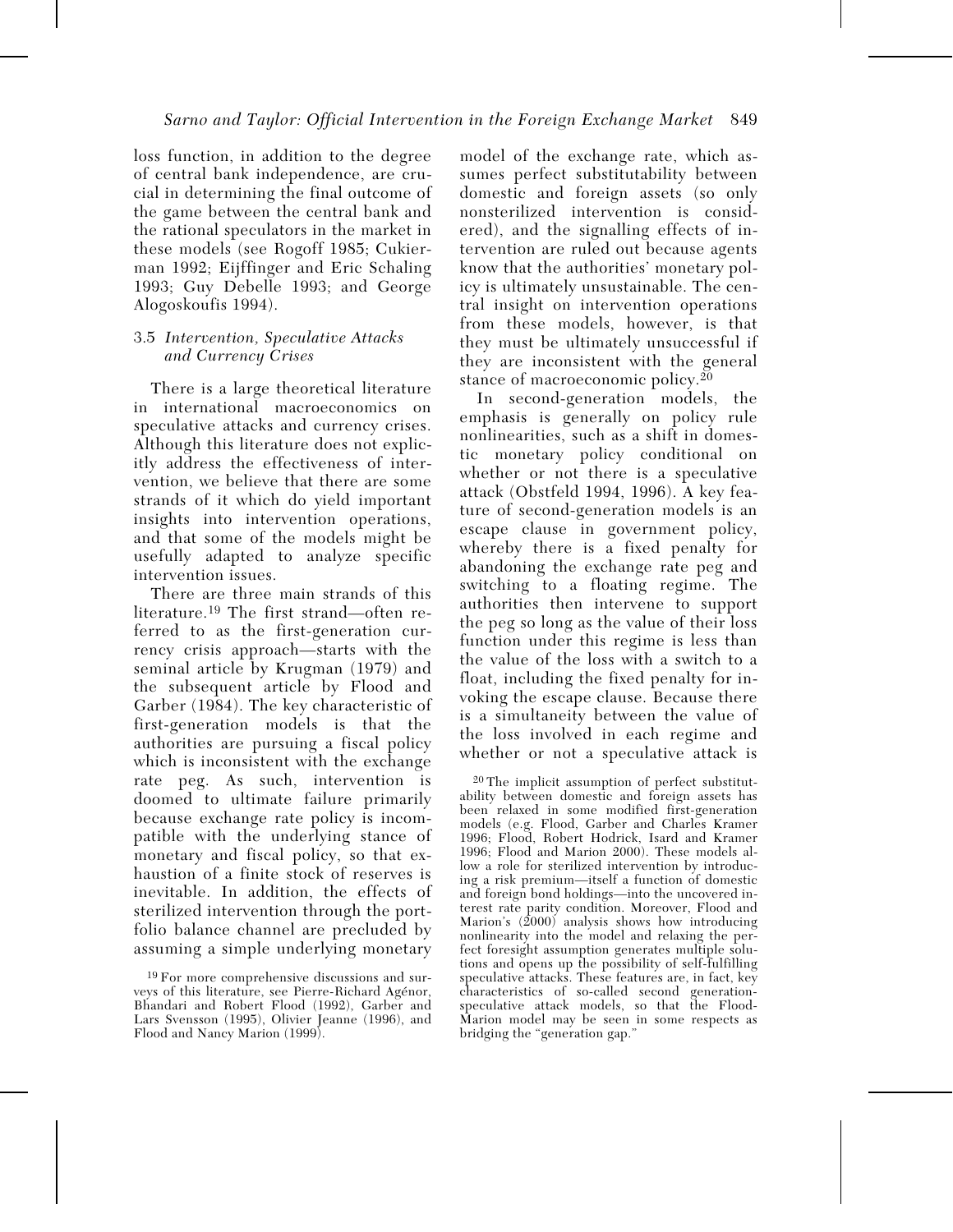launched, the model admits multiple equilibria. Interestingly, it is possible to show that by increasing the penalty of invoking the escape clause and abandoning the peg, the probability of an attack being launched is actually *increased*, which—at least prima facie appears counter-intuitive (see Flood and Marion 1997a, 1999). One way of making this result more intuitive, and at the same time seeing the link with exchange rate intervention, is as follows. Although the cost of invoking the escape clause and abandoning the peg is usually interpreted as the authorities' loss of credibility or as a deadweight loss to society, a more immediate interpretation is to view it as the transfer of wealth which is made from the authorities to private speculators following a successful speculative attack. Thus, the more prolonged and intense the defense of the peg—i.e. the more the authorities intervene—the greater will be the profit that accrues to speculators and the greater the incentive they will therefore have to attack. Under this interpretation of second-generation models, therefore, intervention has the perverse effect of making the collapse of a currency more probable. This is an interesting theoretical result which warrants empirical investigation.

A large and growing literature on third-generation models of currency and financial crises has developed recently in the wake of the 1997–98 East Asian financial and currency crisis. These models were developed primarily because the East Asian crisis appeared not to be characterized by the fiscal deficits which typically trigger a crisis in first-generation currency crisis models, nor did there appear to be any strong temptation for the authorities to abandon a fixed exchange rate system in order to pursue a more expansionary monetary policy, as one might expect in a second-generation model. In fact, these third-generation models are really models of financial sector crisis rather than models of speculative attack or currency crisis per se. As such, however, third-generation models have few implications for the effectiveness or otherwise of intervention policies. The implicit assumption is that a massive capital flight following the collapse of domestic asset market bubbles will swamp intervention operations, leading to a collapse of the currency.21

Clearly, the three strands of literature on speculative attacks and currency crises offer rather different—albeit related—views of the mechanics of a currency crisis. Intervention only has a major role in the context of firstand second-generation models. Firstgeneration models tell a simple, stark story about intervention policies which are inconsistent with the underlying stance of monetary and fiscal policy, namely that they are doomed to ultimate failure. Some of the secondgeneration models, however, tell a rather more sophisticated story in which prolonged intervention may in certain circumstances actually increase the probability of a successful attack on the currency. It is perhaps worth conjecturing that such models may shed some light on why monetary authorities so often deem it necessary or desirable to intervene in secret, contrary to the intuition which follows from thinking in terms of a simple signalling channel framework. It may be that the authorities in these cases are attempting to

21 For further discussion of third-generation models, see e.g. Ronald McKinnon and Huw Pill (1996), Amar Bhattacharya, Stijn Claessens, Suwati Ghosh, Leonardo Hernandez, and Pedro Alba (1998), Edison, Pongsak Luangaram, and Miller (1998), Krugman (1998), Giancarlo Corsetti, Paolo Pesenti, and Nouriel Roubini (1999), Menzie Chinn, Dooley, and Sona Shrestha (1999), and Sarno and Taylor (1999).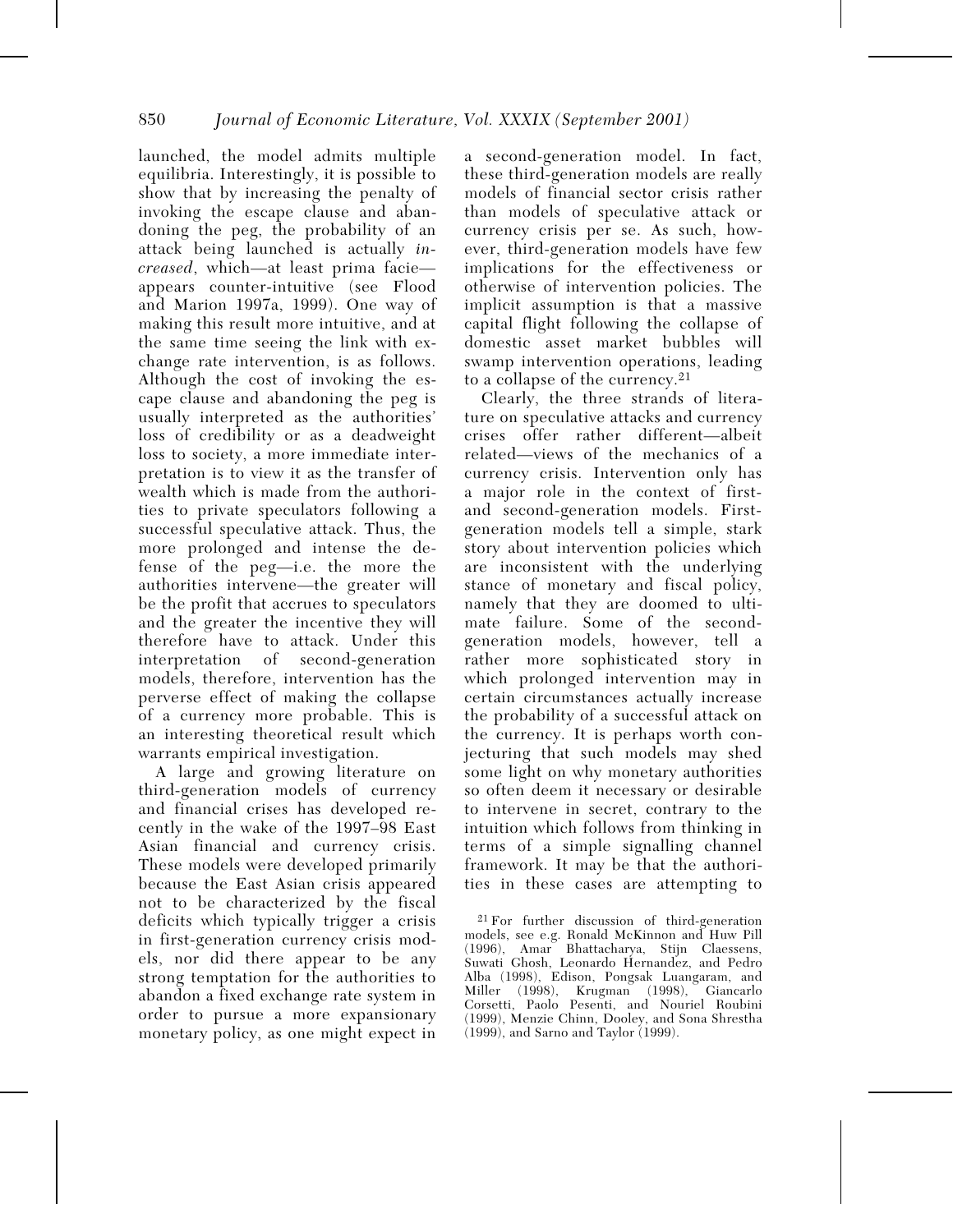influence the exchange rate through the portfolio balance channel without the danger of triggering a self-fulfilling speculative attack on the currency. At present, however, this remains a conjecture of the present authors, but one which we feel would repay further research.

### 4. *Does Official Intervention Work in Practice*?

So far, our discussion of the mechanics and effectiveness of intervention has been almost exclusively theoretical. We now turn our attention to the vexed questions of whether and how intervention works in practice.

### 4.1 *Data on Official Exchange Rate Intervention and Exchange Rate Expectations*

The early empirical literature on exchange rate intervention was handicapped by the lack of data on two crucial variables: data on intervention itself and data on market participants' exchange rate expectations. An attempt was often made to circumvent the first lacuna by inferring intervention activity from movements in the authorities' international reserves, while the assumption of rational expectations (often with the auxiliary assumption of uncovered interest rate parity) was generally invoked to cope with the second gap in the data.

Monthly and quarterly data on monetary authorities' international reserves are given in most central banks' statistical publications, while quarterly data are available, for example, from the *International Financial Statistics* database of the International Monetary Fund. Movements in these data, however, represent a very inaccurate proxy for intervention activity since monetary authorities' international reserves may change for a number of reasons different from and often not related to official intervention. Reserves increase, for example, with interest receipts on official portfolio holdings, and fluctuate widely with valuation changes on existing reserves. Most tellingly, reserves do not include transactions that are in fact intervention operations, such as the so-called hidden reserves, which may be seen as changes in official deposits of foreign currency with domestic currency and are regularly used by a number of central banks—in particular, they are very frequently adopted by the Bank of Japan (see Edison 1993; Dominguez and Frankel 1993a).22

The issue of data availability on actual intervention operations is obviously closely linked to the issue of why secrecy—or omission of a detailed report—of official intervention is often maintained by monetary authorities, even after the event. While arguments may exist in favor of the secrecy of official intervention, it is unclear why central banks have not been interested for a long time in releasing data to researchers ex post.

A change in this practice has been made, however, by the U.S. authorities, and U.S. daily data for intervention are now available, following the authorization of the U.S. Treasury to the Board of Governors of the Federal Reserve System to release them in the early 1990s. Germany and Japan have recently followed the example of the United States. The other G7 countries have not followed this practice yet and, therefore, the process of gathering

22 Ideally, a study on official intervention attempting to be infomative on both short- and longterm effectiveness of official intervention should use minute-by-minute data, since this is the time scale on which intervention of the monetary authorities in the foreign exchange market occurs. Nevertheless, daily data may represent a sufficiently good approximation.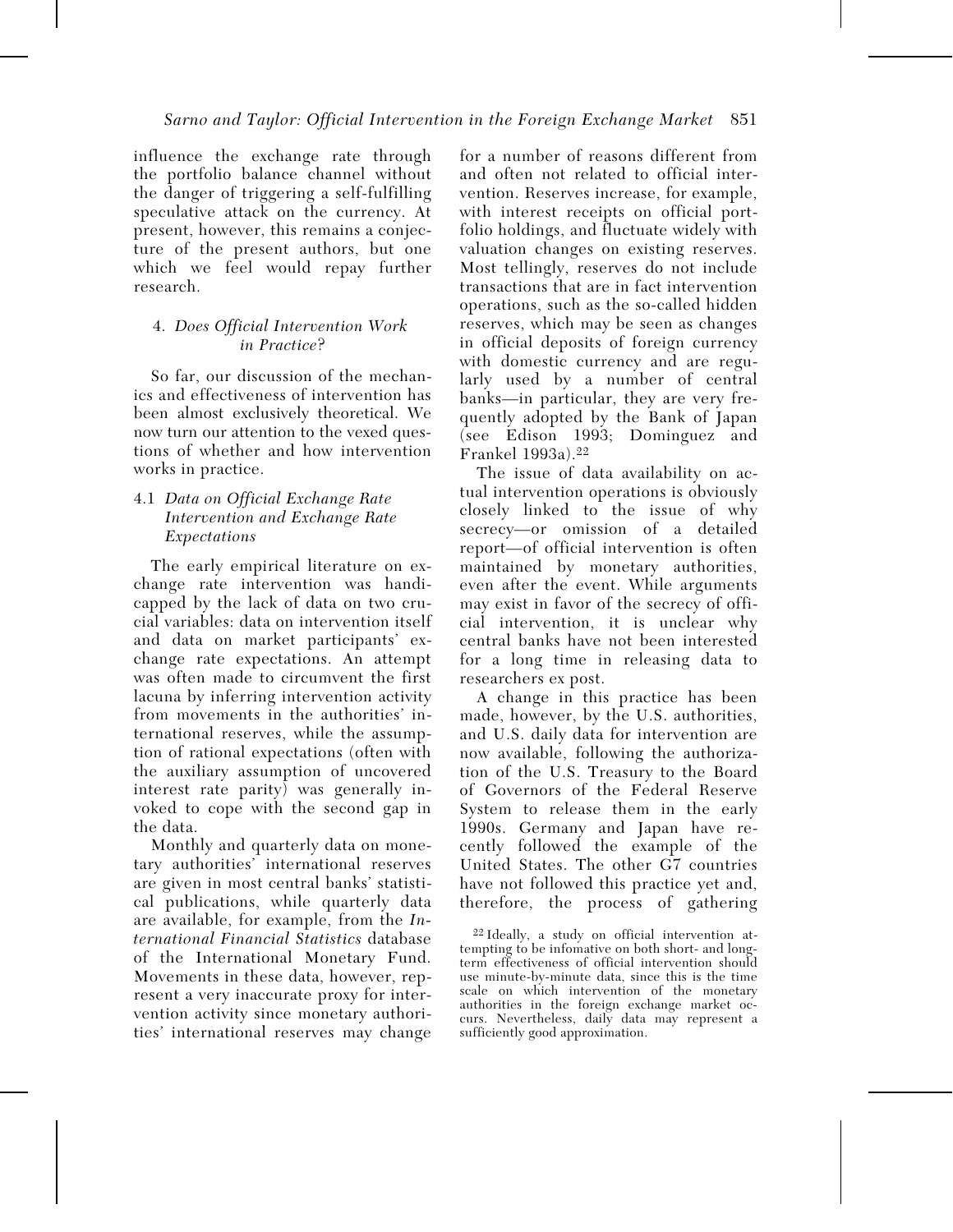intervention data still requires the reconstruction of the operations of the monetary authorities on the basis of reports of the financial press which, however, is not expected to be comprehensive of every secret operation, especially small ones which may not be identified even by traders in the foreign exchange market.23

In addition to the recent availability of data on official exchange rate intervention, survey data on exchange rate expectations also became available for utilization during the late 1980s. These data are very useful for modelling expectations mechanisms and testing the signalling or expectations channel.

Hence at the beginning of the 1990s the empirical literature on intervention was able to address the question of whether official intervention is effective more seriously than the corresponding literature of the 1980s. The handicaps that researchers in the 1980s worked under were essentially removed. In particular, as discussed below, a series of studies by Dominguez and Frankel in the early 1990s significantly raised the standard of the analysis by using both intervention data and survey data on expectations.

### 4.2 *The Portfolio Balance Channel: Evidence*

In order to analyze the effectiveness of sterilized official intervention through the portfolio balance channel, various studies have focused on the traditional formulation of the PBM under the assumption that the Ricardian equivalence theorem does not hold. In that framework, investors allocate their wealth among different assets in pro-

portions that are assumed to be increasing functions of the expected return on each asset. Also, under the assumption that investors are risk averse and that rates of return are uncertain, investors maximize expected profits by diversifying their portfolios.

The PBM has not attracted a large empirical literature relative to other models of exchange rate determination and in particular relative to monetary models, mainly because several problems are encountered in mapping the theoretical framework of the PBM into real-world financial data. In particular, the choice of non-monetary assets to be considered in the empirical model is difficult and data are not always available on a bilateral basis.24 In general, however, two types of tests have been conducted by the relevant empirical literature. The first type is based on estimating a reduced form solution of the PBM in order to measure its explanatory power—this approach is often called the direct demand approach. The second type of test of the PBM focuses on solving the PBM for the risk premium and testing for perfect substitutability of bonds denominated in different currencies—this is the inverted demand approach.

In testing the portfolio balance model using the inverted asset demand approach, researchers typically estimate an equation where the risk premium (say ρ) is a function of domestic and foreign bond holdings (*B* and *B*∗) (and, in more complex formulations, of income and wealth):

$$
\rho_t = \Theta_1 B_t + \Theta_2 B_t^* \tag{7}
$$

where  $\theta_1$  and  $\theta_2$  are parameters and where, for simplicity, we have assumed a <sup>23</sup> See Dominguez and Frankel (1993a) for a linear static specification. Typically, the

more extensive discussion of these issues, and Diana Weymark (1997a,b) for a discussion of methods of constructing indices of intervention activity on the basis of observed data.

<sup>24</sup> See Taylor (1995) for a discussion of the econometric issues involved in estimating the PBM.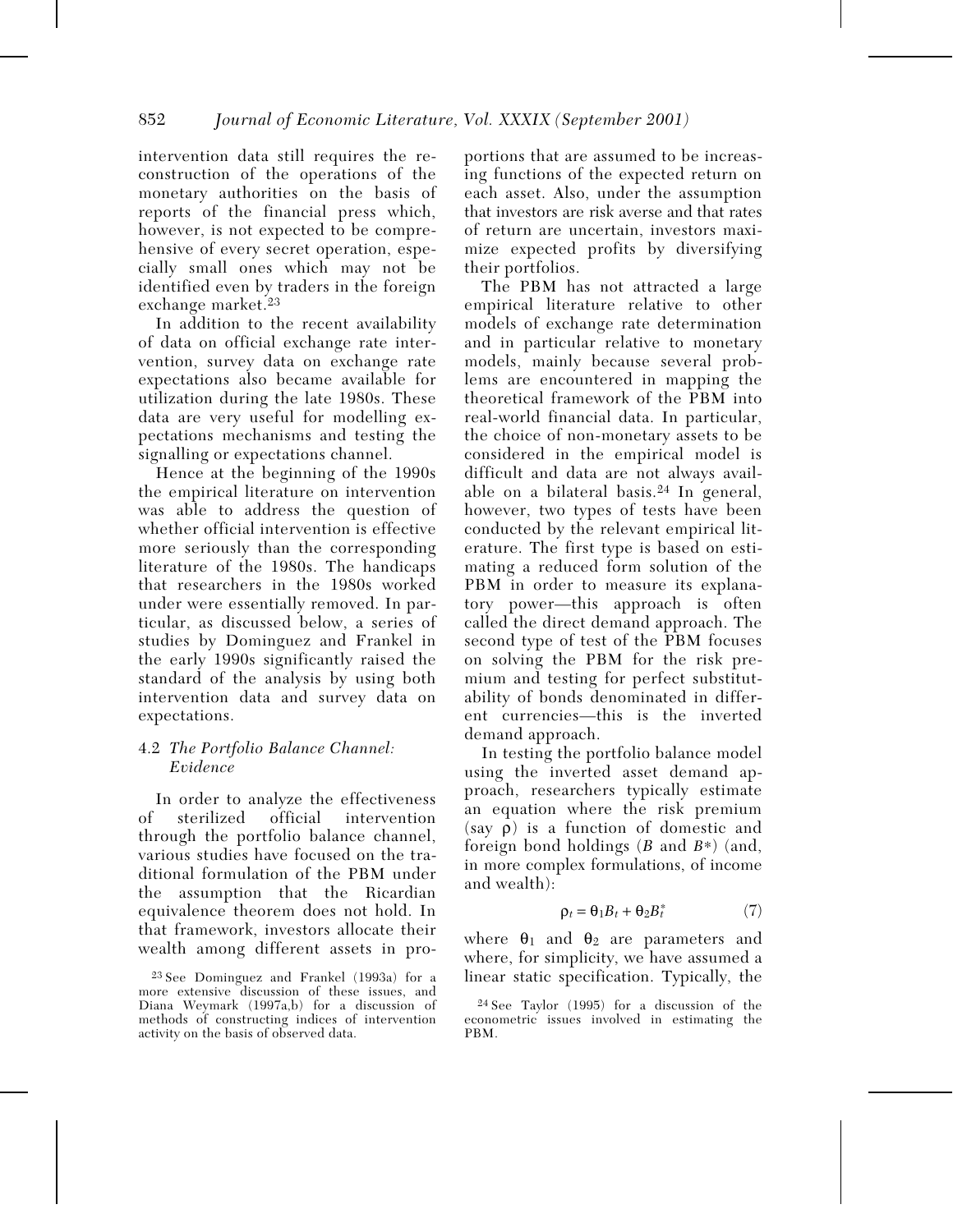risk premium is measured by deviations from uncovered interest parity, either assuming rational expectations or employing survey data. Under the null hypothesis that assets are perfectly substitutable at home and abroad, the coefficients on the bond holdings variable should all be zero. On the other hand, if the portfolio balance channel hypothesis holds, then the coefficients on bond holdings should be statistically significant (see e.g. Taylor 1995).

In general, in the late 1970s and in the 1980s, the empirical literature on testing the PBM suggested that sterilized intervention is effective at most in the very short term, while the joint hypothesis of rational expectations and perfect substitutability of domestic and foreign assets was regularly rejected. Also, much of this literature suggests that the exchange rate effects of intervention through the portfolio balance channel are very small in size—see Edison (1993) for a review of the empirical studies on testing the portfolio balance channel in the 1980s.

Some post-1980s support in favor of significant portfolio balance effects is provided by Atish Ghosh (1992). The approach taken involves using a forwardlooking monetary model of the exchange rate in order to capture signalling effects. Since the monetary model implies that the exchange rate is a function of expected future monetary fundamentals, the monetary policy signalling effects must be captured. This then allows the researcher to test for the effects of sterilized intervention through channels other than the signalling channel. Using monthly data for the U.S. dollar-German mark rate over the period 1980–88, Ghosh provides evidence for a weak, but statistically significant portfolio influence on the exchange rate. The model also performs well in forecasting, displaying a very high correlation between the actual and fitted values of the exchange rate and outperforming an alternative random walk model in out-of-sample forecasting. In a sense, this approach is mildly "schizophrenic" (Ghosh 1992, p. 217), in that a significant portfolio balance effect implies rejection of the monetary model, but various indicators of the monetary model's performance, such as in-sample fit and predictive performance, indicate that "the model provides a reasonable filter for removing the influence of agents' expectations of future policies" (ibid).25

The conventional wisdom of official intervention ineffectiveness through the portfolio balance channel has been strongly challenged by Dominguez and Frankel (1993b). Using survey data on U.S. dollar-German mark and U.S. dollar-Swiss franc exchange rate expectations in the mid-1980s to construct measures of the risk premium as the deviation from uncovered interest rate parity and also taking account of potential simultaneity bias using appropriate instrumentalvariable estimation, Dominguez and Frankel (1993b) find that intervention variables have statistically significant explanatory power in a regression for the risk premium. Their study provides strong support in favor of a significant portfolio balance effect (with mean-variance optimization) and, therefore, effectiveness of intervention, and

25 Interesting evidence on the relationship between exchange rates, interest rates and current account news is also provided by Costas Karfakis and Suk-Joong Kim (1995), using Australian data for the period from July 1985 to December 1992. The Australian dollar is found to depreciate over the sample examined, while interest rates are found to rise as a result of an announcement of a larger than expected current account deficit. These results may be interpreted as consistent with the view that market participants expected a foreign exchange market intervention sale of the Australian dollar by the Reserve Bank of Australia and they used a portfolio balance model when responding to news.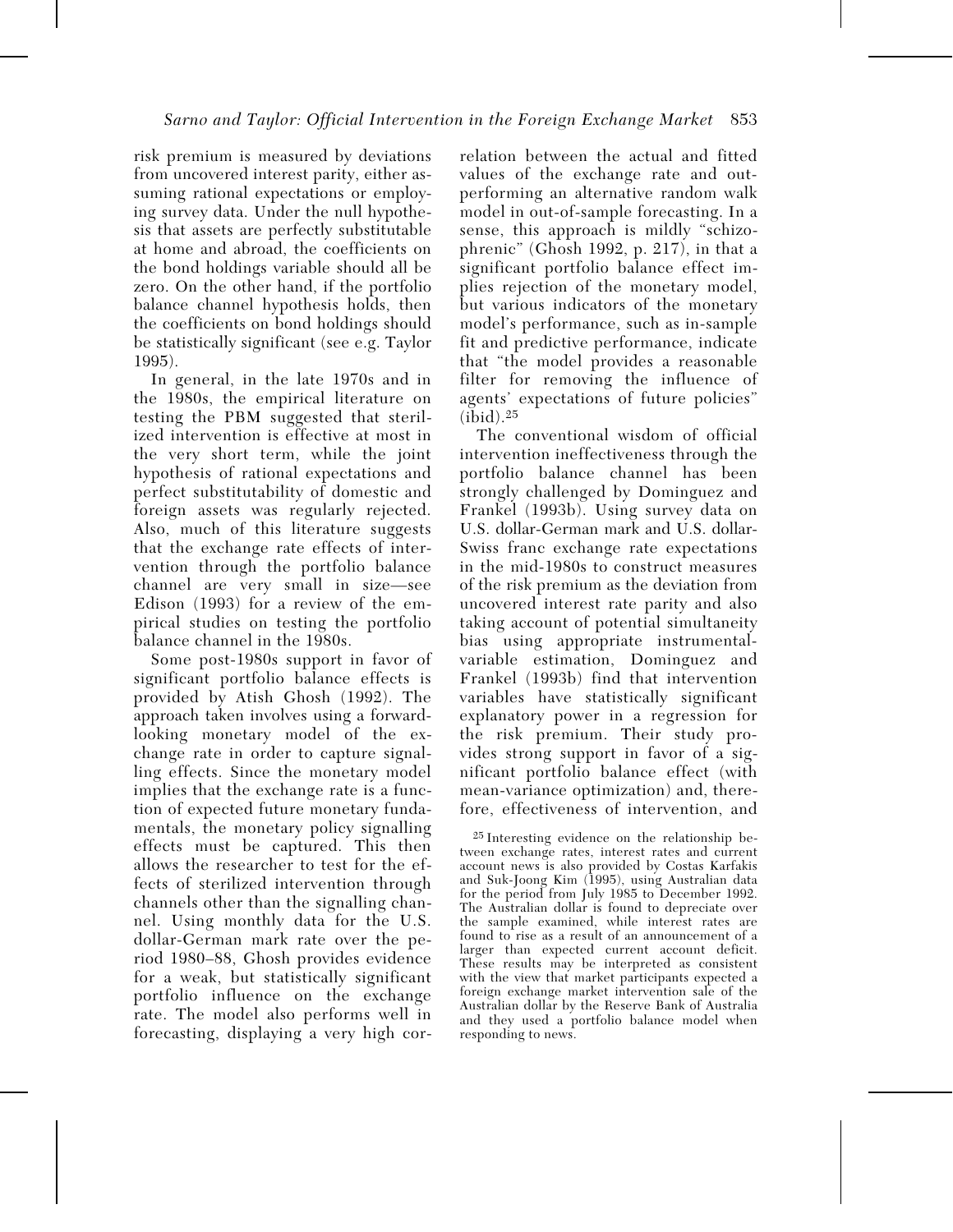especially coordinated intervention. Their results lead the authors to state that

Until recently, there was an unusual degree of consensus among economists that intervention by central banks in the foreign exchange market did not offer an effective or lasting instrument for affecting the exchange rate. . . . the theoretical case against the effectiveness of intervention is not as clear as a reading of the economics literature might suggest. (p. 1356)

#### 4.3 *The Signalling Channel: Evidence*

The empirical literature investigating the significance of the signalling channel is relatively recent but growing rapidly, especially due to the release of daily data on intervention from the U.S. authorities in the early 1990s. Given the comprehensive review of the 1980s and earlier literature by Edison (1993), we focus here—with one exception—on studies published during the 1990s.

The single exception is the unpublished doctoral thesis of Dominguez (1987). This is an empirical investigation of the ability of the monetary authorities to signal monetary policy intentions and affect market expectations of the future exchange rate, executed using weekly U.S. data for the February 1977–February 1981 period. Estimation of regressions of the intervention variable on money surprises (constructed using publicly available preannounced money supply forecasts) produces results suggesting that money supply surprises are positively associated with intervention during periods of high reputation and credibility of the monetary authorities. Also, estimation of regressions of exchange rate changes on intervention, aimed at testing the signalling channel hypothesis, suggests that in periods of high reputation and heavy sterilized official intervention the monetary authorities are able to influence exchange rate changes, which are

found to be positively related to intervention. Overall, this study provides some evidence supportive of the signalling hypothesis.26

Interesting evidence has also been produced through the estimation of inverted portfolio balance equations with the risk premium as the dependent variable, generally under the assumption of rational expectations (e.g. Dominguez 1990). This approach has often been seen as providing information on the effectiveness of sterilized intervention through the signalling channel rather than the portfolio balance channel because the explanatory variable used in the estimated regression is typically actual intervention rather than cumulated intervention, the more common variable used by the literature. Formally, the estimated regression is of the following form:

$$
\rho_t = \gamma_0 + \gamma_1 INT_{t-1}^C + \gamma_2 INT_{t-1}^{NC} + \omega_t, \quad (8)
$$

where  $\rho_t$  is the risk premium,  $INT_{t}^{C}$  and  $INT_t^{NC}$  are defined as coordinated and noncoordinated actual intervention, and ω*<sup>t</sup>* is a white noise error. As a representative study of this literature, for example, Dominguez (1990) provides results for five subperiods, using daily data for the Japanese yen-U.S. dollar and the German mark-U.S. dollar from January 1985 to December 1987. For the first

26 Another important early contribution is due to Obstfeld (1990). This is an examination of the effectiveness of foreign exchange intervention after the 1985 Plaza Hotel announcement by the G5 countries. At that time, a substantial realignment of exchange rates occurred and, at the same time, foreign exchange market intervention—mainly concerted and sterilized—was undertaken on a scale not seen since the early 1970s. The evidence produced indicates that sterilized intervention had played a relatively minor role in promoting exchange rate realignment, while shifts in the patterns of monetary and fiscal policy were the main factors determining currency values during the late 1980s. Similar results are obtained by several other studies (e.g. see Humpage and William Osterberg 1990; Eijffinger and Noud Gruijters  $1991a,b)$ .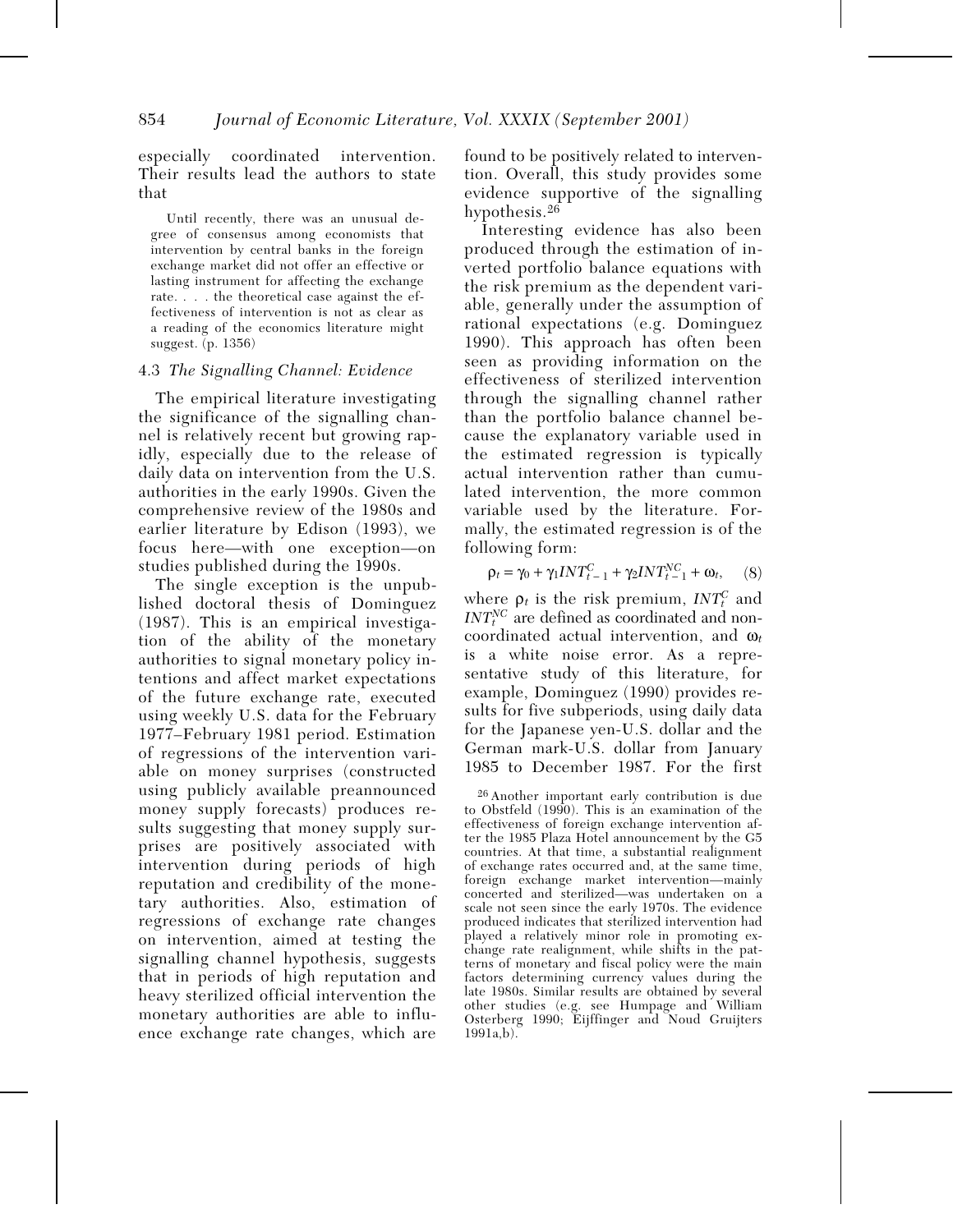two subperiods, the estimation produces significant and correctly signed coefficients on the intervention variables, while in the remaining subperiods the coefficients are either significant but wrongly signed or correctly signed but not statistically significantly different from zero at conventional significance levels. Interestingly, different effects are found for coordinated and noncoordinated intervention for various subperiods and, in general, the coefficient on coordinated intervention is found to be relatively more strongly statistically significant.

More recently, Dominguez and Frankel (1993a) employ an alternative estimation procedure, different from all previous studies, as they test both channels of influence without assuming rational expectations of exchange rates; indeed, the expected future U.S. dollar-German mark exchange rates used in the estimation are weekly and biweekly survey data on market forecasts. Dominguez and Frankel estimate a twoequation system where one of the equations defines the expectations formation mechanism and the other equation is an inverted portfolio balance equation which allows for meanvariance optimization.27 Also, the estimated model allows for all of the fundamentals suggested by traditional exchange rate determination models as explanatory variables, thereby providing a more carefully specified reduced form regression for the exchange rate relative to previous studies. Intervention is de-

27 More precisely, the expectations formation mechanism is described by an equation where the investor's forecast of the expected future exchange rate is the dependent variable and the explanatory variables are the difference between the contemporaneous and the lagged exchange rate and three different dummies for information on intervention reported in newspapers, actual intervention operated by the Bundesbank, and actual intervention by the Federal Reserve reported in the newspapers.

fined in three different ways: one-day intervention (occurring at the end of the day before the survey), one-week or two-weeks intervention (cumulated between survey forecasts) and cumulated intervention (cumulated from the beginning of the sample period). The authors also distinguish, in some of the many regressions estimated in their study, between public and secret intervention.

Overall, the monograph of Dominguez and Frankel (1993a) provides strong statistical evidence supportive of the effectiveness of sterilized intervention through both the portfolio balance channel *and* the signalling channel. It is also shown that, for certain parameter values and under the two assumptions that interest rates are constant and that expectations are neither adaptive nor extrapolative, the quantitative effects of sterilized intervention may be substantial. These results are arguably the most supportive of the effectiveness of official intervention in the relevant literature. The use of survey data, the bilateral basis of the estimated regression (rather than multilateral), the sample period considered (only data for the 1980s) and the constraint of meanvariance optimization imposed in the inverted portfolio balance equation all represent potential factors that may have influenced the findings of Dominguez and Frankel (1993a), and further work to investigate the specificity of their results is therefore warranted. The authors conclude their monograph eliciting a view—shared by the present authors—characterized by a certain degree of optimism:

Our results suggest that intervention can be effective, especially if it is publicly announced and concerted. It may be that sterilized intervention can only have effects in the short term. But if "short-term effects" include the bursting of a nine-month bubble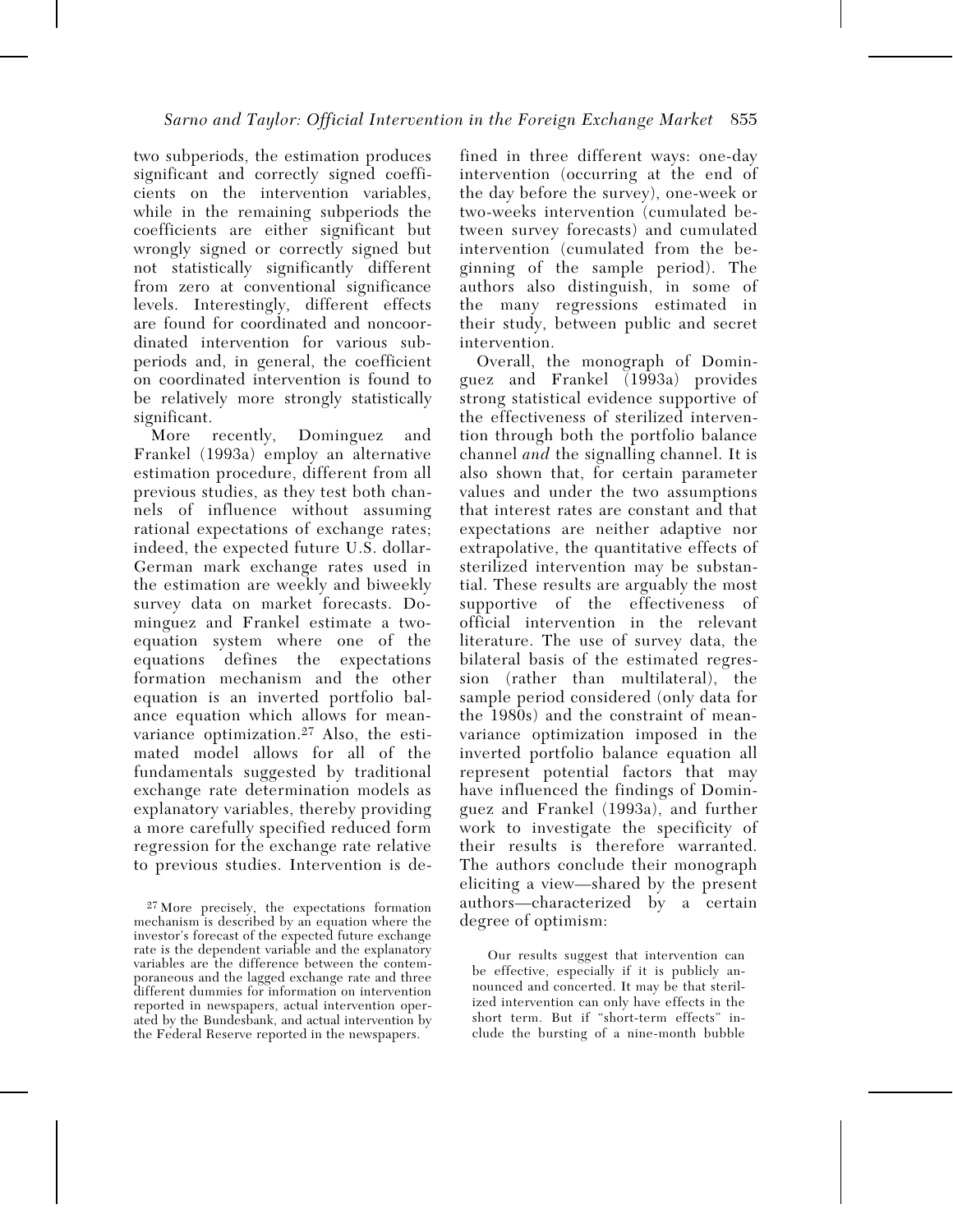earlier than it would otherwise have burst, then such an effect may be all that is needed . . . Our specific recommendations are quite modest: that the authorities make their interventions public, that an interagency process regularly consider exchange rate developments in light of developments in the fundamentals, and the G7 discussions on macroeconomic policy and exchange rates be integrated. (p. 140)

In a further complementary study, using survey data on dollar-mark exchange rate expectations, Dominguez and Frankel (1993c) provide evidence that official announcements of exchange rate policy and reported intervention significantly affect exchange rate expectations and that, overall, the effectiveness of intervention, in terms of significantly affecting both weekly and daily exchange rate changes, is very much enhanced if it is publicly announced.28

Using publicly available data on U.S. foreign exchange rate intervention, an interesting literature examines the relationship between foreign exchange market intervention and monetary policy, testing the hypothesis that official intervention signals changes in future monetary policy as well as the hypothesis that changes in monetary policy may induce leaning-against-the-wind interventions. This literature provides persuasive supportive evidence for both hypotheses, suggesting that official intervention may predict monetary policy variables and vice versa (e.g. see Lewis 1995 for a study of the period from 1985 to 1990). This literature also examines the prediction of the signalling channel

hypothesis that central banks signal a more contractionary monetary policy in the future by buying domestic currency today and, therefore, that expectations of future tighter monetary policy make the domestic currency appreciate, even though the current monetary effects of the intervention are typically offset by sterilization. This expectation presumes that central banks in fact back up interventions with subsequent changes in monetary policy, and the literature provides ample evidence in favor of this presumption (Graciela Kaminsky and Karen Lewis 1996).

Another interesting contribution in this context, due to Catherine Bonser-Neal, V. Vance Roley, and Gordon Sellon (1998), re-examines the relationship between the Federal Reserve monetary policy actions, U.S. interventions in currency markets and exchange rates using an alternative measure of monetary policy actions—the Federal Reserve's federal funds interest rate target. The authors find that the exchange rate generally responds immediately to U.S. monetary policy actions and that this response is usually consistent with Rudiger Dornbusch's (1976) exchange rate overshooting hypothesis. The authors also find evidence of signalling and leaning against the wind in U.S. intervention policies over the sample period.

A closely related strand of the literature has recently addressed the question of whether there is a link between central bank intervention and the volatility of foreign exchange rates. Bonser-Neal and Glenn Tanner (1996), for example, examine the effects of central bank intervention on the ex ante volatility of the U.S. dollar-German mark and the U.S. dollar-Japanese yen from 1985 to 1991, estimating ex ante volatility using the implied volatilities of currency option prices and also controlling

<sup>28</sup> The literature identifies a number of episodes of coordinated intervention over the 1985–91 period across the G3 countries (the U.S., Germany, and Japan), all of which may have been successful in reversing the trend in the dollar, presumably through the signalling channel (Pietro Catte, Giampaolo Galli, and Salvatore Rebecchini 1994). For a recent study of intervention in the context of the European Monetary System, see Peter Brandner, Harald Grech, and Helmut Stix (2001).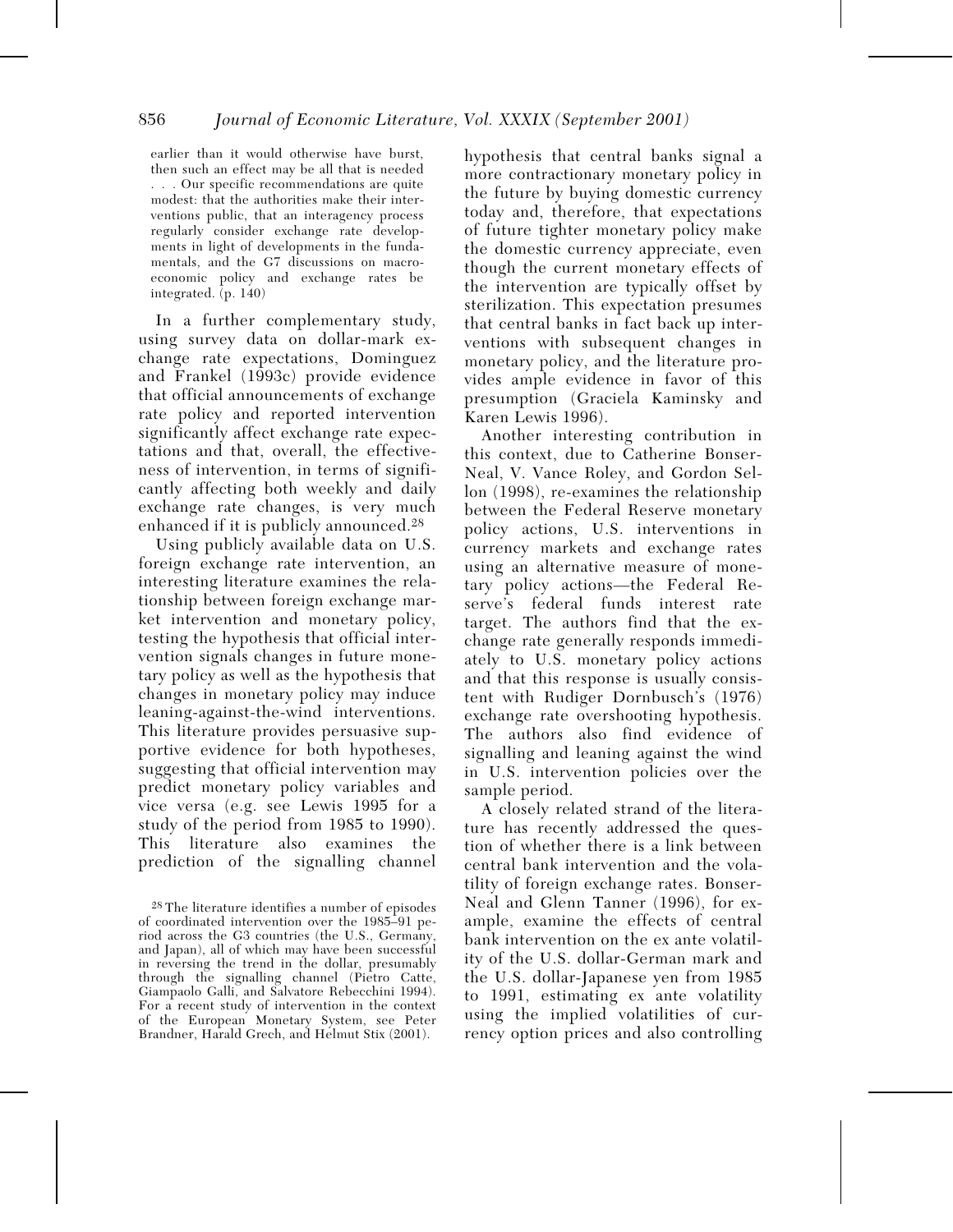for the effects of other macroeconomic announcements. Bonser-Neal and Tanner find little support for the hypothesis that central bank intervention is associated with a positive change in ex ante exchange rate volatility or with no change.29

More recently, the standard of the analysis has been raised using intraday data. The first intraday study of intervention is due to Bettina Peiers (1997), who examines Reuters reports of intervention in dollar-mark by the Bundesbank over the period October 1, 1992 to September 30, 1993 and finds that Deutsche Bank was a "price leader" up to sixty minutes prior to intervention reports. By the time the reported intervention appears on the Reuters money-market headline news screen, one observes two-way causality and the "normal" sort of price interactions among traders, implying that intervention is signaled via the counterparty banks used by the central bank. The market has learned of the intervention through trading rather than the public news shown on the Reuters news screen. By the time the headline news screen reports the intervention, it is no longer news to the interbank market. Such informational leads should be taken into account by researchers investigating the "news" effects of intervention. Yuanchen Chang and Stephen Taylor (1998) examine the effects of intervention by the Bank of Japan again using intraday data over the same period as that analysed by Peiers (1997) and news related to the Bank of Japan intervention in the dollar-yen market retrieved from Reuters reports. They find that dollar-yen volatility varies

significantly differently across periods from one before to one after Reuters' intervention reports. Using autoregressive conditional heteroskedasticity models, Chang and Stephen Taylor find that their intervention proxy has the largest effect on high frequency volatility 30 to 45 minutes prior to Reuters' reports of intervention.

# 4.4 *The Secrecy Puzzle*

Most actual intervention operations in the foreign exchange market have been—and still are—largely secret, not publicly announced by monetary authorities. This secrecy of official intervention is difficult to explain, however, given that the signalling channel is expected to work through altering the expectations of other market agents through policy announcements by monetary authorities.

The traditional relevant literature identifies three types of arguments in favor of secrecy of official intervention: arguments based on the central bank's desire to minimize the effects of an unwanted intervention operation (for example because the decision has been taken outside the central bank, e.g. by the Treasury), arguments based on the perceived risk and volatility in the foreign exchange market which might be exacerbated by an announcement of official intervention, and portfolio adjustment arguments (Dominguez and Frankel 1993a). A further explanation may be that although monetary authorities intervene in order to target the value of a foreign currency, since the fundamentals of the foreign currency are not necessarily equal to this objective, the monetary authorities do not have an incentive to reveal their intervention operations and no announcement on their activities will be credible (see Bhattacharya and Weller 1997; Vitale  $1999a,b,c$ ).

<sup>29</sup> The link between intervention and exchange rate volatility has also been formally rationalized in some recent theoretical studies, generally in the context of multi-country intertemporal asset pricing models (e.g. see Richard Baillie and Osterberg 1997).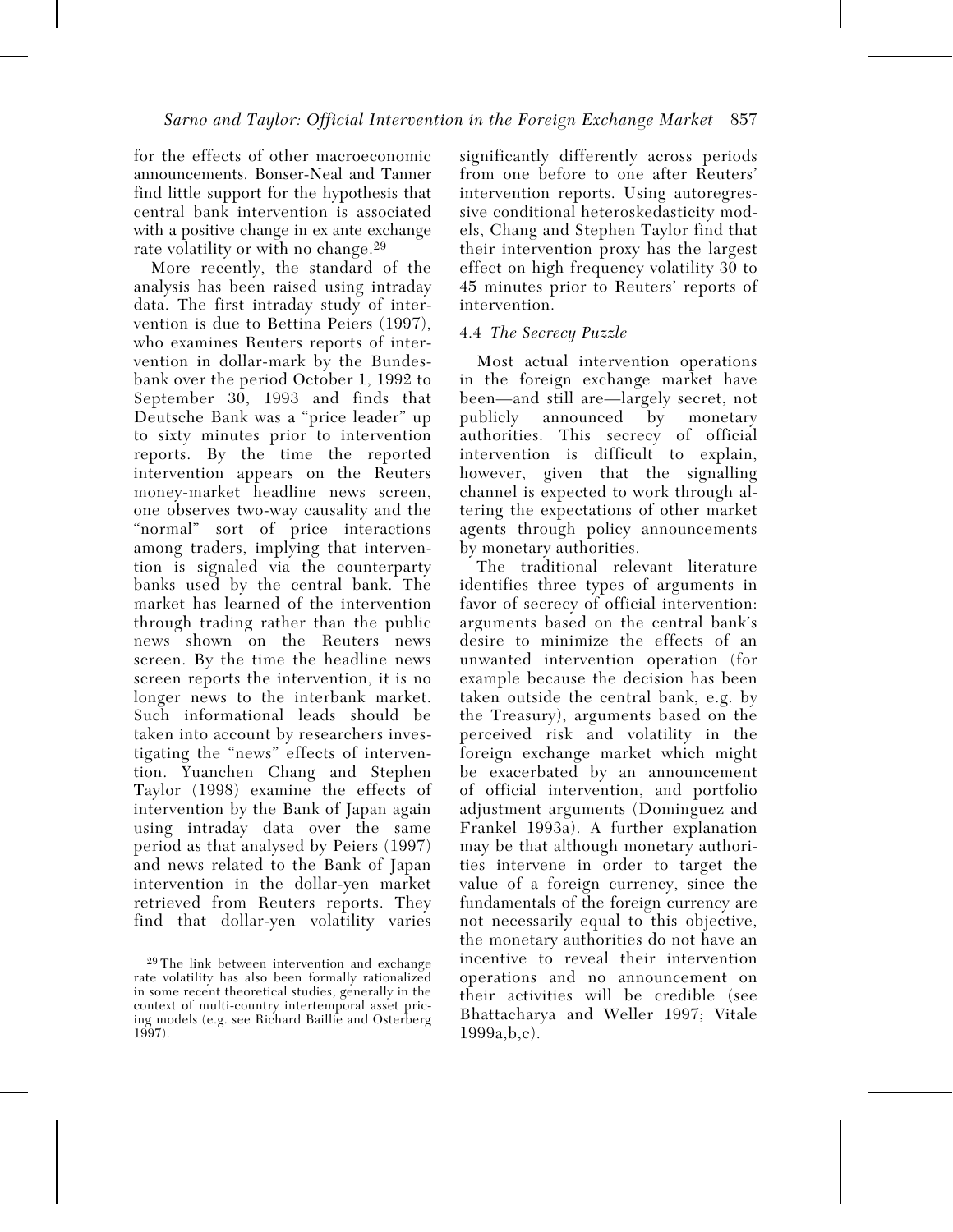While some of these arguments may apply some of the time, none of them seems to explain fully the widespread practice of secret intervention operations, and further study is required to analyze these issues further and improve our understanding. As we have conjectured above, further analysis of second-generation currency crisis models may ultimately shed some light on this puzzle: secrecy of intervention may be an attempt to affect the exchange rate through the portfolio balance channel without triggering a self-fulfilling attack on the currency. For the moment, however, the secrecy of much official intervention remains something of a puzzle.

#### 4.5 *The Empirics of Central Bank Reaction Functions*

The empirical literature on central bank reaction functions has typically reported rather simple functions in an attempt to shed light on the behavior of central banks in the foreign exchange market and to test certain theoretical predictions concerning intervention.30 While the dependent variable in these reaction functions is always some measure of official intervention, the explanatory variables considered vary across studies. In most cases, however, exchange rate changes and deviations of the actual exchange rate from its target level are included. A fairly typical reaction function takes the following form:

$$
INTt = \beta_0 + \beta_1(s_t - s_t^T) + \beta_2 \Delta s_t + \zeta X_t + \mathbf{v}_t,
$$
 (9)

30 There is by now a very large and still growing body of empirical literature on the reaction functions of central banks. The literature especially focuses on monetary policy reaction functions or "Taylor rules"—see, for example, Giuseppe Tullio and Marcio Ronci (1997), and Richard Clarida, Jordi Gali, and Mark Gertler (1998, 1999) and the references therein. The focus of this section is, however, specifically on reaction functions designed to examine exchange rate management.

where  $INT<sub>t</sub>$  is the amount of intervention at time *t*,  $β_0$ ,  $β_1$  and  $β_2$  are scalar parameters,  $X_t$  is a vector of economic factors which may influence official intervention (e.g. lagged intervention or the country's trade balance position), ζ is a corresponding vector of parameters,  $s_t$  and  $s_t^T$ denote the actual and target level of the exchange rate (domestic price of foreign currency) at time *t* (in logarithms),  $\Delta s_t$  is the (percentage) change in the exchange rate, and  $v_t$  is an error term.<sup>31</sup> The sign of  $β$ <sub>1</sub> is expected to be negative if intervention is stabilizing in the sense that the volume of intervention is inversely related to the deviations of the actual exchange rate from its target level, whereas  $\beta_2$  is unconstrained and an estimated negative (positive) sign indicates that the central bank sells (buys) foreign exchange (domestic currency) when the currency has depreciated (appreciated), implying that the central bank pursues a policy of leaning against (with) the wind.32

The main results recorded by the relevant literature on estimating reaction functions of the form (9) or variants of it, largely carried out in the 1980s and applied to some of the central banks of the major industrialized nations, may be briefly summarized as follows:33

31 Although some researchers estimate equations like  $(\overline{9})$  by ordinary least squares, instrumental variable estimation is strongly advised given the endogeneity of the variables in (9).

32 The traditional approach to the estimation of sterilization equations has often been criticized on various grounds. In particular, one may argue against the ad hoc specification of the reaction function of the monetary authorities typically employed by this literature. An alternative analytical model where the sterilization equations are derived from an explicit maximization problem solved by the monetary authorities would be more rigorous. In such a model, the optimal intervention and sterilization policies of the monetary authorities are likely to be a function of the different disturbances hitting the economy and the preferences of the monetary authorities (e.g. see Roubini 1988).

33 For a list of the numerous studies in this context see Edison (1993).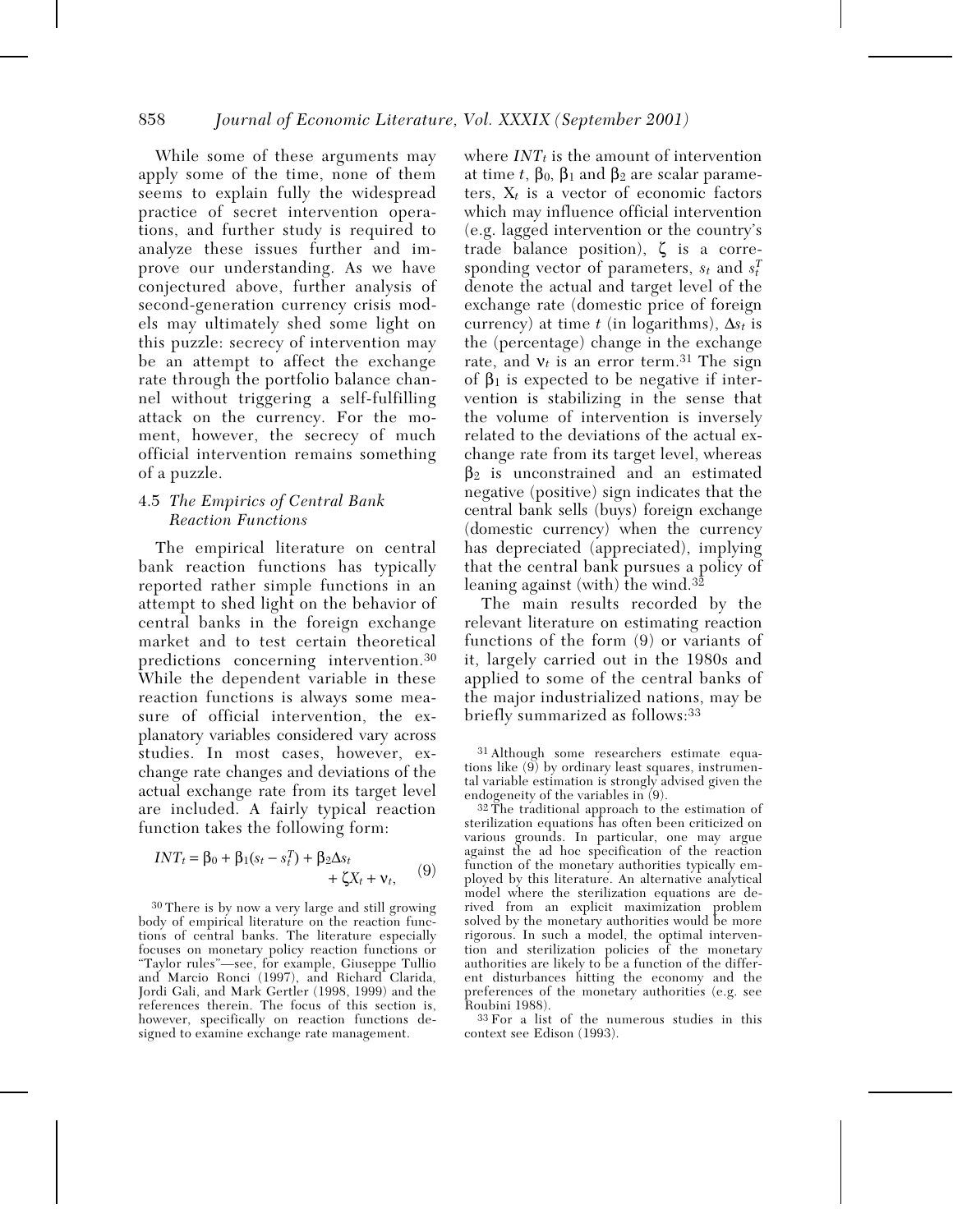a) the Bundesbank's main objective of exchange rate intervention was smoothing changes in the exchange rate by following a policy of leaning against the wind;

b) the Bank of Japan adopted a policy of leaning against the wind and responded more strongly to exchange rate changes than to deviations of the exchange rate from its target level;

c) the Swiss central bank also adopted a policy of leaning against the wind and mainly targeted deviations of the actual exchange rate from its target level, although both  $β_1$  and  $β_2$  were found to be statistically significant and correctly signed;

d) the Bank of England intervened mainly for smoothing exchange rate movements, but did not target the level of the exchange rate.34

Note that this strand of the empirical literature assumes that central banks tend to sterilize their interventions in the foreign exchange market. The question whether central banks fully sterilize their intervention operations is, however, also addressed explicitly by some researchers. The standard approach followed is to estimate a regression with domestic credit or the monetary base as dependent variable and changes in net foreign reserves, contemporaneous output gap and inflation as explanatory variables.35 The following two forms of reaction functions have been considered and estimated by some studies in this literature:

$$
\Delta DC_t = \mu_1 \Delta NFA_t + \mu_2 (y - y^*)_t + \mu_3 \pi_t + \omega_{1t} \qquad (10)
$$

$$
\Delta MB_t = \mathbf{v}_1 \Delta NFA_t + \mathbf{v}_2(y - y^*)_t + \mathbf{v}_3 \pi_t + \omega_{2t} \tag{11}
$$

34 Interestingly, the empirical evidence suggests that the response to exchange rate changes is asymmetric for various central banks, and often in different directions (see Edison 1993).

35 Again, given the endogeneity of these variables, instrumental variables estimation is required.

where  $DC_t$  denotes domestic credit, *NFA<sub>t</sub>* denotes net foreign assets,  $(y - y^*)$ *t* is the gap between current output and its natural level,  $\pi_t$  denotes inflation, *MBt* represents the domestic monetary base, ∆ represents a change in a stock, and  $\omega_{1t}$  and  $\omega_{2t}$  are error terms. Information with regard to the degree of sterilization used by central banks is provided by estimates of the coefficients  $\mu_1$  and  $v_1$ . In particular, the estimated  $\mu_1$  coefficient is expected to be negative. If it is not statistically significantly different from –1, sterilization is full, while if it is greater than –1 and less than zero, sterilization is only partial. The interpretation of  $v_1$  is different in the sense that full sterilization is consistent with an estimated value for  $v_1$  which is not significantly different from zero.

Also, note the econometric difficulty in separately identifying a reaction function from private behavior. For example, equation (10) could be inverted to show the "offset" of domestic monetary operations through endogenous capital flows which affect *NFA*.36

The relevant empirical literature indicates that the Bundesbank has in the past tended to sterilize at least partially foreign exchange intervention operations, although the degree of sterilization varies over time (see the references in Edison 1993). Similarly, using Japanese data, researchers generally provide evidence suggesting that the Bank of Japan sterilized its intervention operations, although sterilization is found to be full in some studies but varying over time and decreasing during the post-Bretton Woods period in other studies (e.g. Shinji Takagi 1991; Edison 1993).

36 This issue was first discussed by Pentti Kouri and Michael Porter (1974) in the context of an open-economy general equilibrium model of international capital flows determination where capital flows are essentially seen as the mechanism by which a domestic excess demand for money is removed.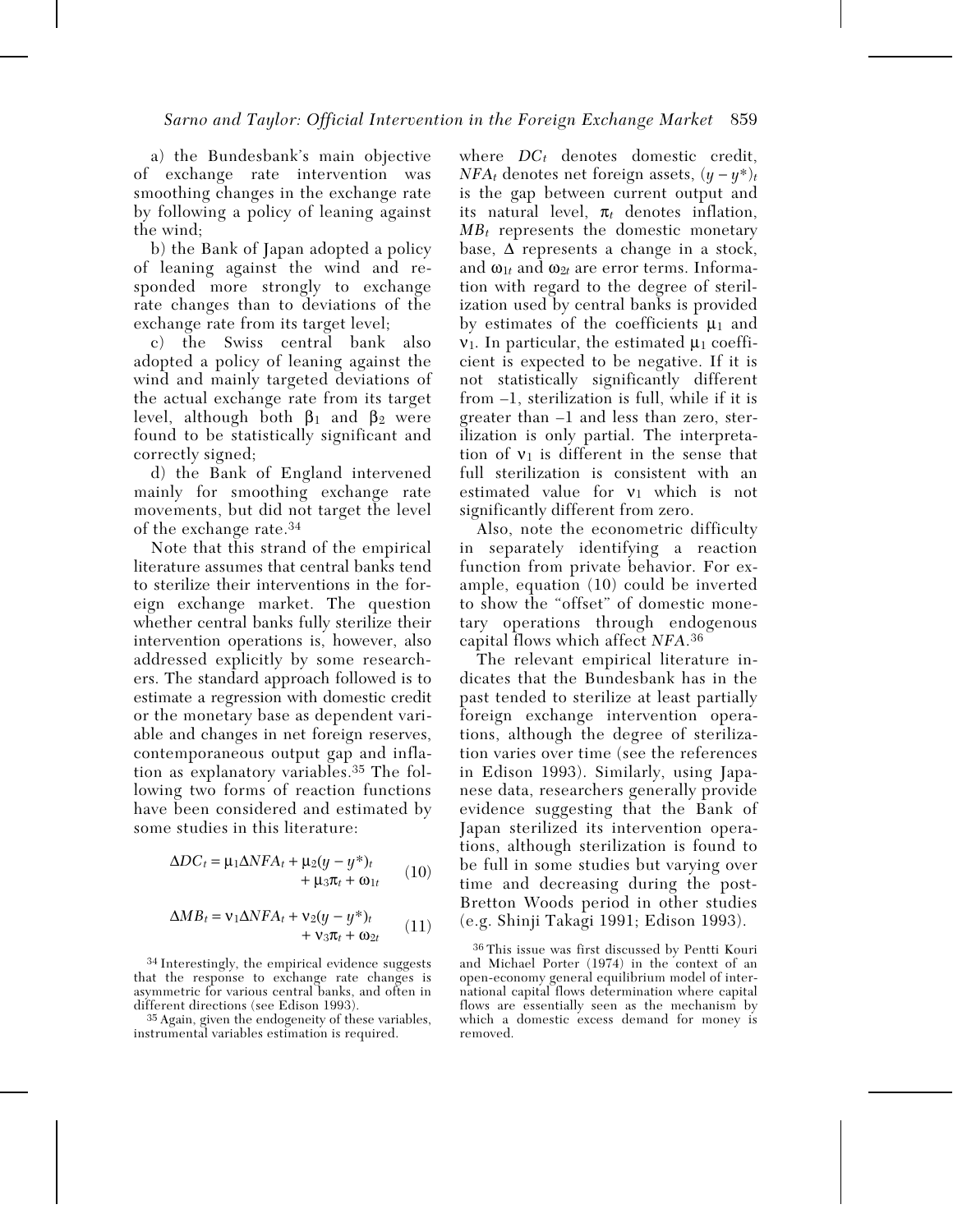More recently, a novel approach to deriving a central bank intervention reaction function has been proposed by Almekinders and Eijffinger (1996). In particular, this is a model of exchange rates that captures generalized autoregressive conditional heteroskedasticity, such that intervention is allowed to have an effect on both the mean and the variance of exchange rate returns. An intervention reaction function is obtained by combining the exchange rate model with a particular loss function for the central bank. The estimation results of Almekinders and Eijffinger suggest that both the Bundesbank and the Federal Reserve largely adopted a leaningagainst-the-wind policy and have often reacted to increases in the conditional variance of daily German mark-U.S. dollar returns.37

Overall, therefore, the empirical literature on central bank reaction functions provides fairly mixed results and certainly represents an important potential avenue for future research, especially in the light of the greater data availability in recent years. Evidence to date, however, suggests that central banks appear to use

37 The evidence on reaction functions of central banks in developing countries and transition economies is still very sparse, perhaps because the economic and political environment has been much more unstable in these countries and, most importantly, because data are less reliable and often not available. Two studies are, however, worth noting. Ronci and Tullio (1996) find a very stable reaction function for the Central Bank of Brazil during the high inflation period from 1980 to 1993. More recently, Tullio and Victor Natarov (1999) estimate a daily reaction function for the Central Bank of Russia using daily data for the period from October 1, 1996 to October 1, 1997. The authors find a systematic and significant reaction of the Bank to changes in market yields, to deviations of the market exchange rate from the central rate of the narrow rouble-U.S. dollar corridor, to changes in the regulations concerning repatriation of foreign capital and to changes in the differential between yields on taxable and nontaxable Treasury bills.

largely a policy of leaning against the wind, to react to both changes of the exchange rate from the target and to exchange rate movements, and to sterilize—at least partially—their intervention operations.38

#### 4.6 *Profitability of Intervention Operations as a Test of the Effectiveness of Official Intervention*

According to Milton Friedman's (1953) view on official intervention, a central bank which is successful in stabilizing the exchange rate should make a profit at the expense of speculators, implying that if official intervention is not profitable it is not effective. This is the rationale for measuring the profitability of intervention as a means of evaluating the effectiveness of official intervention.

Empirical studies focusing on the profitability of intervention operations are, however, relatively sparse, presumably because of the significant difficulties encountered in trying to calculate profits and losses in this context. Researchers typically measure central banks' profits from official intervention on the basis of equations of the form:

$$
z_{t} = \sum_{k=1}^{t} \left[ fx_{k}(S_{t} - S_{k}) + S_{k}(i_{k}^{*} - i_{k}) \sum_{j=1}^{k} fx_{j} \right] (12)
$$

where *zt* denotes profits, *fxk* denotes purchases of foreign exchange at time *k*, *St* and *Sk* are end-of-period nominal exchange rates (domestic prices of foreign currency) at times *t* and *k* respectively, and *i<sub>k</sub>* and *i*<sub>*k*</sub><sup>*i*</sup> denote the domestic and foreign interest rates respectively at time *k*. According to equation (12), profits are

<sup>38</sup> Indeed, this conclusion is consistent with the recent findings by Christopher Neely (2001), who used survey data based on questionnaires sent to the monetary authorities of 44 countries.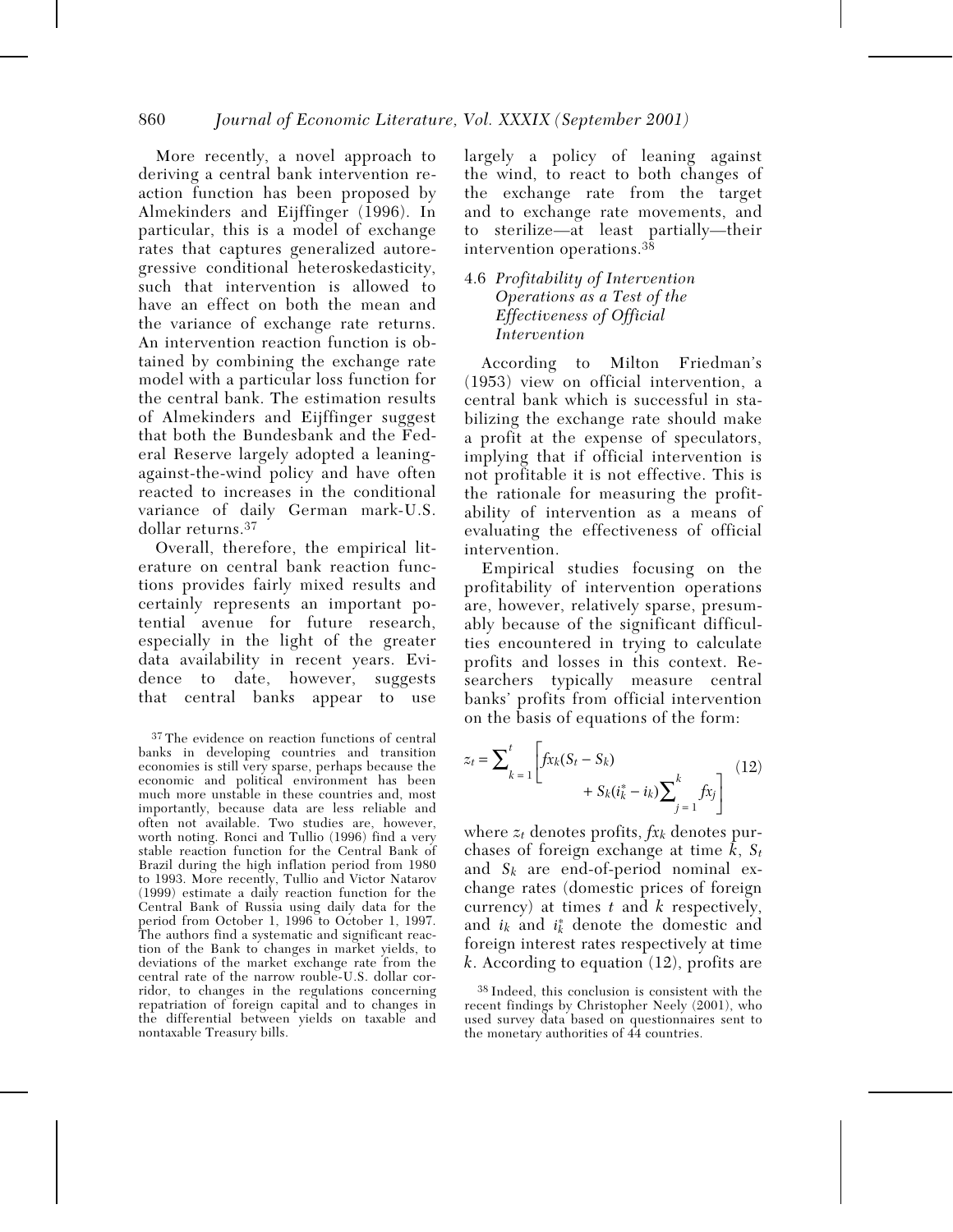determined by two factors: (a) the differential between the end of period exchange rate at time *t* and the exchange rate at which the foreign currency was purchased at time *k*; and (b) the interest rate differential between the two countries whose currencies are involved in the intervention operation, and hence the interest rate costs of the intervention.

The empirical evidence provided by researchers on the profitability of intervention in the 1980s, well surveyed by Edison (1993), Richard Sweeney (1997) and Neely (1998), suggests that profits from intervention operations may vary significantly according to the sample period considered but, in general and in the long run, central banks make profits.

A general fundamental drawback, however, of this strand of the literature is concerned with the implicit assumption that the profitability of intervention represents a valid criterion by which to measure the effectiveness of official intervention. As clearly shown by—among others—Edison (1993), it is possible to think about very realistic situations in which stabilizing (effective) official intervention may not be profitable and, vice versa, situations in which official intervention may be destabilizing but profitable. The argument is that, if the authorities were to purchase foreign exchange when its price was low and sell it when its price was high, then abstracting from interestrate considerations, intervention would be profitable even if the purchases and sales had no significant effect on exchange rates. If the central bank can earn profits on intervention that has no effect on exchange rates, then it is difficult to argue that those profits imply that intervention has a stabilizing effect on exchange rates. In general, therefore, profitability of intervention is *not* a test of its effectiveness in moving exchange rates.

Nevertheless, central bank intervention losses or profits vary widely, with some studies reporting substantial losses, others substantial profits. In most cases, however, estimated profits are not risk-adjusted, although risk adjustment may have a very significant effect. Also, profit estimates involve time series which are generally found to be integrated of order one (hence nonstationary), implying that test statistics in this context are likely to have nonstandard distributions; very few studies take this factor into account. Estimates of risk-adjusted profits for the U.S. and the Swedish central banks, computed allowing for nonstandard distributions, suggest that none of these central banks had made losses and may even have made significant profits (see Sweeney 1997).

A different but related recent literature focuses on the relationship between central bank intervention and trading rule profits in foreign exchange markets. Studies in this context often examine moving average trading rules, which are utilized in both futures and spot foreign exchange markets to show that substantial profits can be earned for various currencies (Taylor and Helen Allen 1992). Also, central bank intervention is usually found to be strongly associated with the profitability of trading returns for these major currencies and partially explains returns (Andrew Szakmarky and Ike Mathur 1997). However, this literature largely focuses on investigating whether simple rules used by traders have some predictive value over the future movement of foreign exchange rates in connection with central bank activity, with the main objective of finding out to what extent foreign exchange predictability can be confined to periods of central bank activity in the foreign exchange market. The emerging stylized fact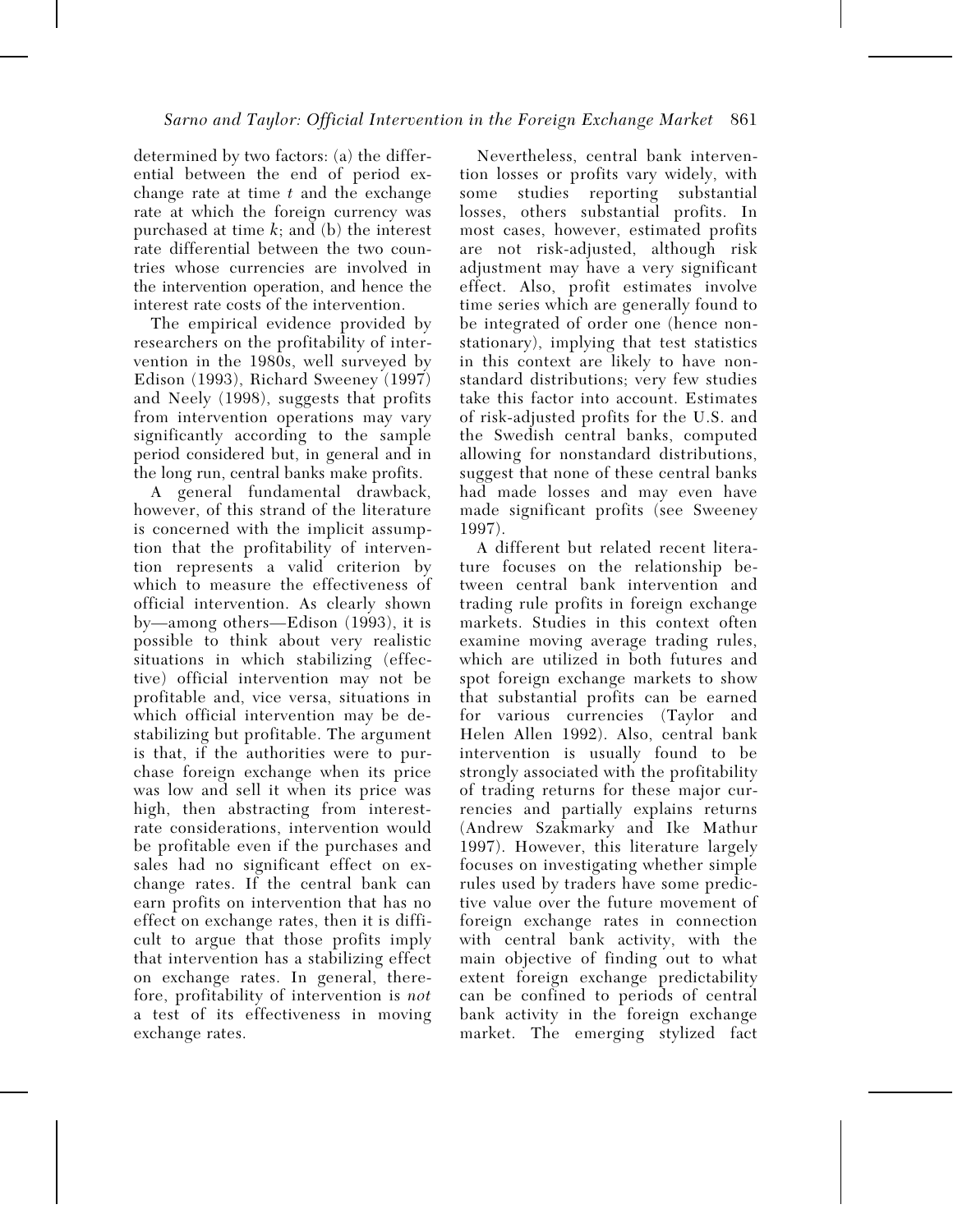from the relevant literature seems to be that, after removing periods in which the central bank has been particularly active in the foreign exchange market, exchange rate predictability is dramatically reduced (Blake LeBaron 1996).

## 5. *Conclusion: Towards a Third Channel of Influence?*

Is official exchange rate intervention effective and, if so, how does it work?

Overall, the evidence on the effectiveness of official intervention, through either the portfolio balance channel or the signalling channel, is still mixed on balance, although the more recent literature does suggest a significant effect of official intervention on both the level and the change of exchange rates. Nevertheless, it is perhaps fair to say that the studies of the 1990s, which are largely supportive of the effectiveness of intervention, should perhaps be given more weight than the studies of the 1980s, which largely rejected the effectiveness of intervention. This is because of the removal of the two major handicaps characterizing the empirical studies of the 1980s, namely the lack of data on intervention and the lack of survey data on exchange rate expectations. Thus, the evidence provided by Dominguez and Frankel (1993a,b,c) and subsequent studies using these high-quality data seems to us to be sufficiently strong and econometrically sound to allow us to conclude cautiously that official intervention can be effective, especially if the intervention is publicly announced and concerted and provided that it is consistent with the underlying stance of monetary and fiscal policy. Nevertheless, further empirical work in this area is clearly warranted, especially given the increasing availability of highquality daily data on intervention.

Of the two traditional channels of in-

fluence, it is tempting to conjecture that the portfolio balance channel will diminish in importance over time—at least among the major industrialized countries—as international capital markets become increasingly integrated and the degree of substitutability between financial assets denominated in the major currencies increases. This suggests that, if intervention in the major currencies is effective at all through either of the traditional channels of influence, it will in future be effective primarily through the signalling channel, particularly if it is internationally concerted.<sup>39</sup> Another argument for the relatively lesser importance of the portfolio balance channel is that the typical size of intervention operations is a very tiny fraction of total foreign exchange market turnover.40 On the other hand, it is perhaps misleading to compare the scale of official intervention to market turnover, since turnover relates to *gross* market activity, whereas it may be more relevant to compare the actual or desired *net* change in traders' end-of-day stock positions. This would certainly be much smaller than overall turnover but, unfortunately, we have no measure of it.

39 The view that intervention is most effective through the signalling channel and when it is internationally concerted also appears to be a widely held view of policy makers and influential policy advisors. For example, at a press conference on September 19, 2000, held at the annual meetings of the IMF and World Bank, Michael Mussa said the following of official intervention: "It does tend to be significantly more effective when that intervention is coordinated among the major countries and when those countries, in effect, send the signal that it is their joint judgment that markets have taken exchange rates substantially away from fundamentals and that some correction is warranted. I think it also tends to be significantly more effective when there is some signal that monetary policy in one or more of the major areas is likely to be supportive of the intervention."

40 Writing in the early 1990s, Dominguez and Frankel (1993a, pp. 88–89) argue that, at \$200 million dollars per day, the typical intervention operation is dwarfed by the worldwide volume of trading of some \$1,000 billion.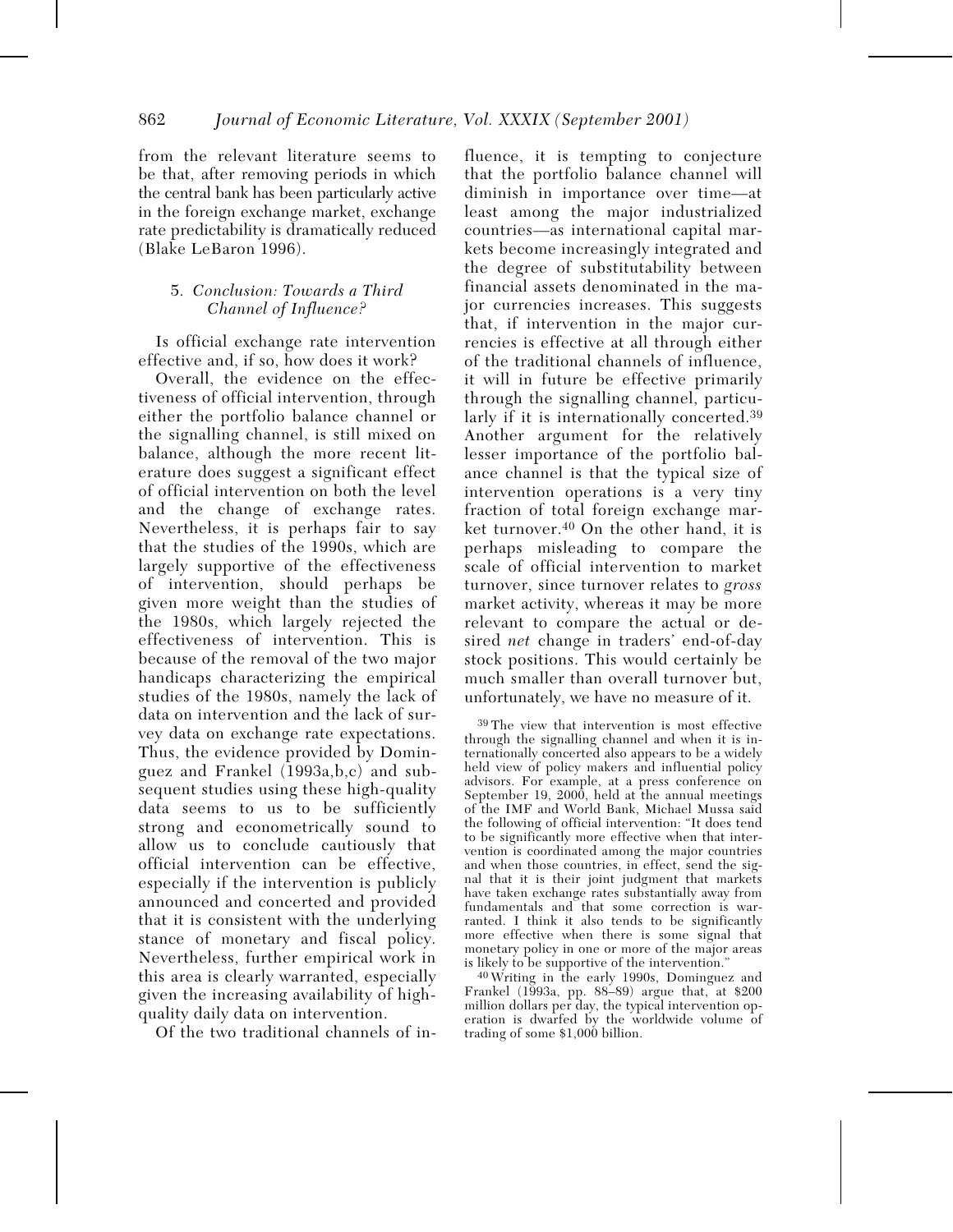If, however, the signalling channel is taken seriously, then an important "secrecy puzzle" emerges: many actual intervention operations in the foreign exchange market are secret. Given that the signalling channel is expected to work through altering the expectations of other market agents through policy announcements by monetary authorities, this is something of a puzzle which has not yet been adequately resolved in the literature. We conjectured above that further analysis of second-generation currency crisis models may ultimately shed some light on this puzzle, in that secrecy may reflect an attempt by the authorities to affect the exchange rate through the portfolio balance channel without triggering a self-fulfilling attack on the currency. Given our conclusion that the portfolio balance channel is likely to be of less importance than the signalling channel and is likely to further diminish in importance in the future, however, this raises the issue of whether or not major monetary authorities are in fact using the intervention tool optimally. Further work on this issue is clearly required.

Finally, it is perhaps worth mentioning a third possible channel of influence for intervention which has, to date, received very little attention in the literature. This is through its role in remedying a coordination failure in the foreign exchange market. One way to think about this is as follows. First, the foreign exchange market may be subject to irrational speculative bubbles brought about by important noneconomic factors such as chartist or technical analysis which are known to have a significant effect on the market and which may impart swift movements of the exchange rate away from the level consistent with the underlying economic fundamentals (Frankel and Kenneth Froot 1990; Taylor and Allen 1992). Once the

exchange rate has moved a long way away from the fundamental equilibrium, it may be very hard for individual market agents to act to bring about a reversion of the exchange rate, even though they may strongly believe it to be misaligned, because of a coordination failure. If all of the "smart money" traders were to act simultaneously so as to sell the currency which is overvalued according to the economic fundamentals, then the bubble would be pricked. In practice, once the exchange rate gets stuck into a trend—perhaps because of the widespread use of trend-following trading rules (Taylor and Allen 1992) it takes a great deal of courage for an individual trader to attempt to buck the market. Publicly announced intervention operations can here be seen as fulfilling a coordinating role in that they may organize the "smart money" to enter the market at the same time. This route for the effectiveness of intervention might be termed the "coordination channel." The mid-1980s dollar overvaluation provides a clear case study of the coordination channel: contemporary commentaries reveal a clear consensus in the dollar overvaluation yet it apparently took the publicly announced Plaza Agreement of the G5 countries to successfully puncture the bubble.

The coordination channel is implicit in Dominguez and Frankel's (1993a) discussion of intervention, and belief in its importance appears to form an important part of policy makers' views on intervention (see e.g. Sushil Wadhwani 2000; Stephen Cecchetti, Hans Genberg, John Lipsky, and Wadhwani 2000). Nevertheless, it has received scant attention in the academic literature to date. In our view, further theoretical and empirical work on the coordination channel is likely to be a very important avenue for future research in this area.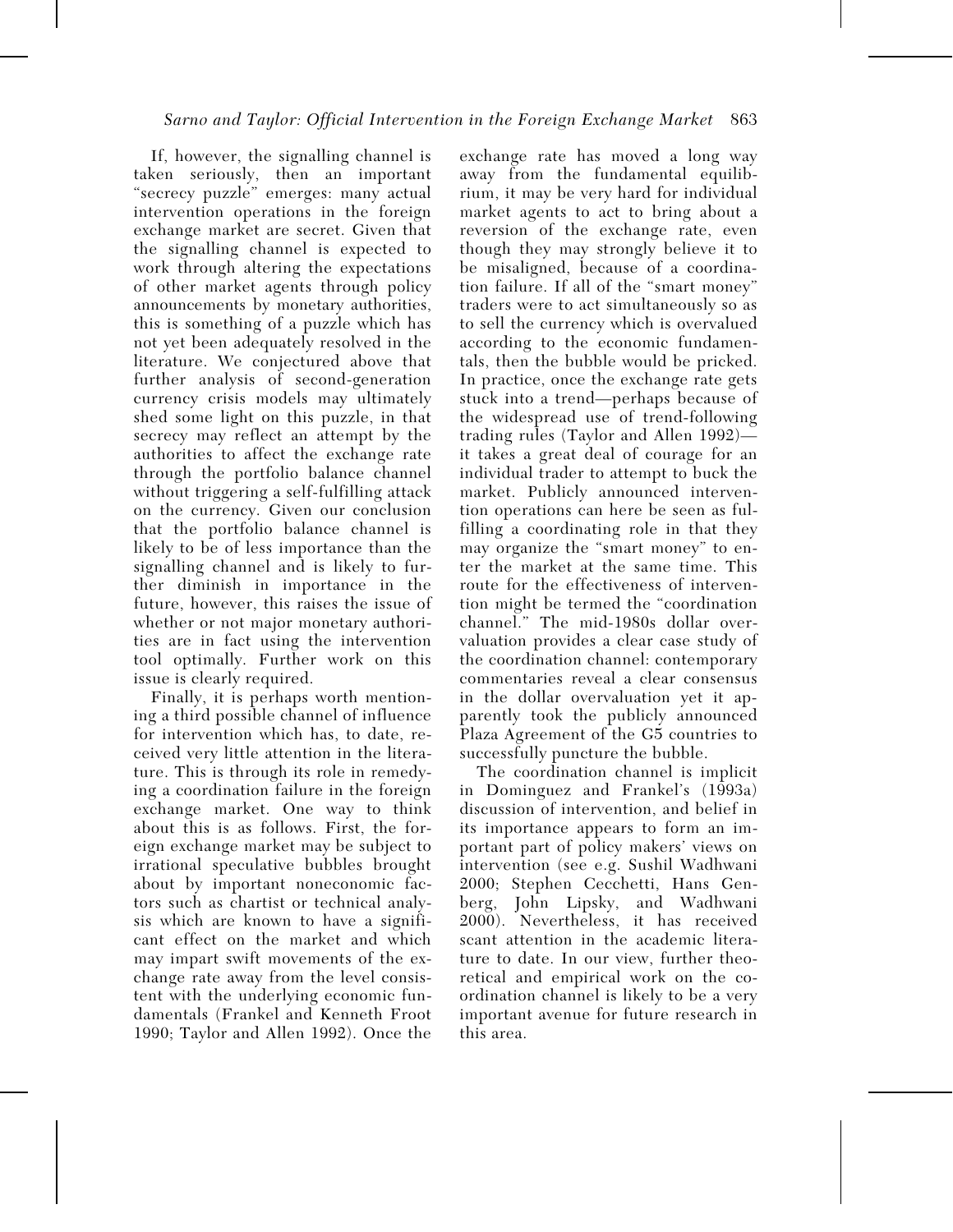#### **REFERENCES**

- Adams, Donald and Dale W. Henderson. 1983. *Definition and Measurement of Exchange Market Intervention*. Staff Studies 126, Board of Governors, Fed. Reserve, Washington, DC.
- Agénor, Pierre-Richard. 1994. "Credibility and Exchange Rate Management in Developing Countries," *J. Devel. Econ*. 45:1, pp. 1–16.
- Agénor, Pierre-Richard; Jagdeep S. Bhandari and Robert P. Flood. 1992. "Speculative Attacks and Models of Balance of Payments Crises," NBER working paper 3919. Condensed in *IMF Staff Pap.* 39:2, pp. 357–94.
- Allen, Helen L. and Mark P. Taylor. 1990. "Charts, Noise and Fundamentals in the Foreign Exchange Market," *Econ. J*. 100:400 sup., pp. 49–59.
- Almekinders, Geert J. 1995. *Foreign Exchange Intervention*. London: Edward Elgar.
- Almekinders, Geert J. and Sylvester C.W. Eijffinger. 1996. "A Friction Model of Daily Bundesbank and Federal Reserve Intervention," *J. Banking Finance* 20:8, pp. 1365–80.
- Alogoskoufis, George S. 1994. "On Inflation, Employment and the Optimal Exchange Rate Regime," in *Handbook of International Economics*. Frederick Van der Ploeg, ed. Oxford: Blackwell.
- Artis, Michael J. and David A. Currie. 1991. "Monetary Targets and the Exchange Rate: A Case for Conditional Targeting," in *The Money Supply and the Exchange Rate*. Walter Eltis and Peter J. N. Sinclair, eds. Oxford: Clarendon.
- Backus, David K. and Patrick J. Kehoe. 1989. "On the Denomination of Government Debt: A Critique of the Portfolio Balance Approach," *J. Monet. Econ*. 23:3, pp. 359–76.
- Baillie, Richard T. and William P. Osterberg. 1997. "Central Bank Intervention and Risk in the Forward Market," *J. Int. Econ*. 43:3–4, pp. 483–97.
- Balke, Nathan S. and Joseph H. Haslag. 1992. "A Theory of Fed Watching in a Macroeconomic Policy Game," *Int. Econ. Rev*. 33:3, pp. 619–28.
- Barro, Robert J. 1974. "Are Government Bonds Net Wealth?" *J. Polit. Econ*. 82:6, pp. 1095–117.
- Bhandari, Jagdeep S. ed. 1985. *Exchange Rate Management under Uncertainty*. Cambridge, MA and London: MIT Press.
- Bhattacharya, Amar; Stijn Claessens, Swati Ghosh, Leonardo Hernandez and Pedro Alba. 1998. "Volatility and Contagion in a Financially Integrated World: Lessons from East Asia's Recent Experience," Paper presented at CEPR/World Bank Conference: Financial Crises: Contagion and Market Volatility. London, May.
- Bhattacharya, Utpal and Paul Weller. 1997. "The Advantage of Hiding One's Hand: Speculation and Central Bank Intervention in the Foreign Exchange Market," *J. Monet. Econ*. 39:2, pp. 251–77.
- Black, Stanley W. 1985. "The Effect of Alternative Intervention Policies on the Variability of Ex-

change Rates: The Harrod Effect," in Jagdeep S. Bhandari, ed., op. cit.

- Bonser-Neal, Catherine; V. Vance Roley and Gordon H. Jr. Sellon. 1998. "Monetary Policy Actions, Intervention, and Exchange Rates: A Reexamination of the Empirical Relationships Using Federal Funds Rate Target Data," *J. Bus*. 71:2, pp. 147–77.
- Bonser-Neal, Catherine and Glenn Tanner. 1996. "Central Bank Intervention and the Volatility of Foreign Exchange Rates: Evidence from the Options Market," *J. Int. Money Finance* 15:6, pp. 853–78.
- Brandner, Peter; Harald Grech and Helmut Stix. 2001. "The Effectiveness of Central Bank Intervention in the EMS: The Post 1993 Experience," Economic Studies Division, Oesterreichische Nationalbank, mimeo.
- Branson, William H. 1983. "Macroeconomic Determinants of Real Exchange Risk," in *Managing Foreign Exchange Risk*. Richard J. Herring, ed. Cambridge: Cambridge U. Press.
- ———. 1984. "A Model of Exchange Rate Determination with Policy Reaction: Evidence from Monthly Data," in *Contemporary Macroeconomic Modelling*. Pierre Malgrange and Pierre-Alain Muet, eds. Oxford: Basil Blackwell.
- Branson, William H. and Dale W. Henderson. 1985. "The Specification and Influence of Asset Markets," in *Handbook of International Economics*, Vol. 2. Ronald W. Jones and Peter B. Kenen, eds. Amsterdam: North-Holland, pp. 749–805.
- Bryant, Ralph C. 1995. "International Cooperation in the Making of National Macroeconomic Policies: Where Do We Stand?" in Peter B. Kenen, ed., op. cit., pp. 391–447.
- Buiter, Willem H.; Giancarlo M. Corsetti and Paolo A. Pesenti. 1998. *Interpreting the ERM Crisis: Country-specific and Systemic Issues*. Princeton Studies Int. Finance 84, Princeton U.
- Buiter, Willem H. and Jonathan Eaton. 1985. "Policy Decentralization and Exchange Rate Management in Interdependent Economies," in Jagdeep S. Bhandari, ed., op. cit.
- Canzoneri, Matthew B.; Wilfred J. Ethier and Vittorio Grilli, eds. 1996. *The New Transatlantic Economy*. Cambridge, NY, Melbourne: Cambridge U. Press.
- Catte, Pietro; Giampaolo Galli and Salvatore Rebecchini. 1994. "Concerted Interventions and the Dollar: An Analysis of Daily Data," in *The International Monetary System*. Peter B. Kenen, Francesco Papadia, and Fabrizio Saccomanni, eds. Cambridge: Cambridge U. Press, pp. 201–309.
- Cecchetti, Stephen G.; Hans Genberg, John Lipsky and Sushil Wadhwani. 2000. *Asset Prices and Central Bank Policy. The Geneva Report on the World Economy No. 2*. London: CEPR and Int. Centre Monetary Banking Studies.
- Chang, Yuanchen and Stephen J. Taylor. 1998.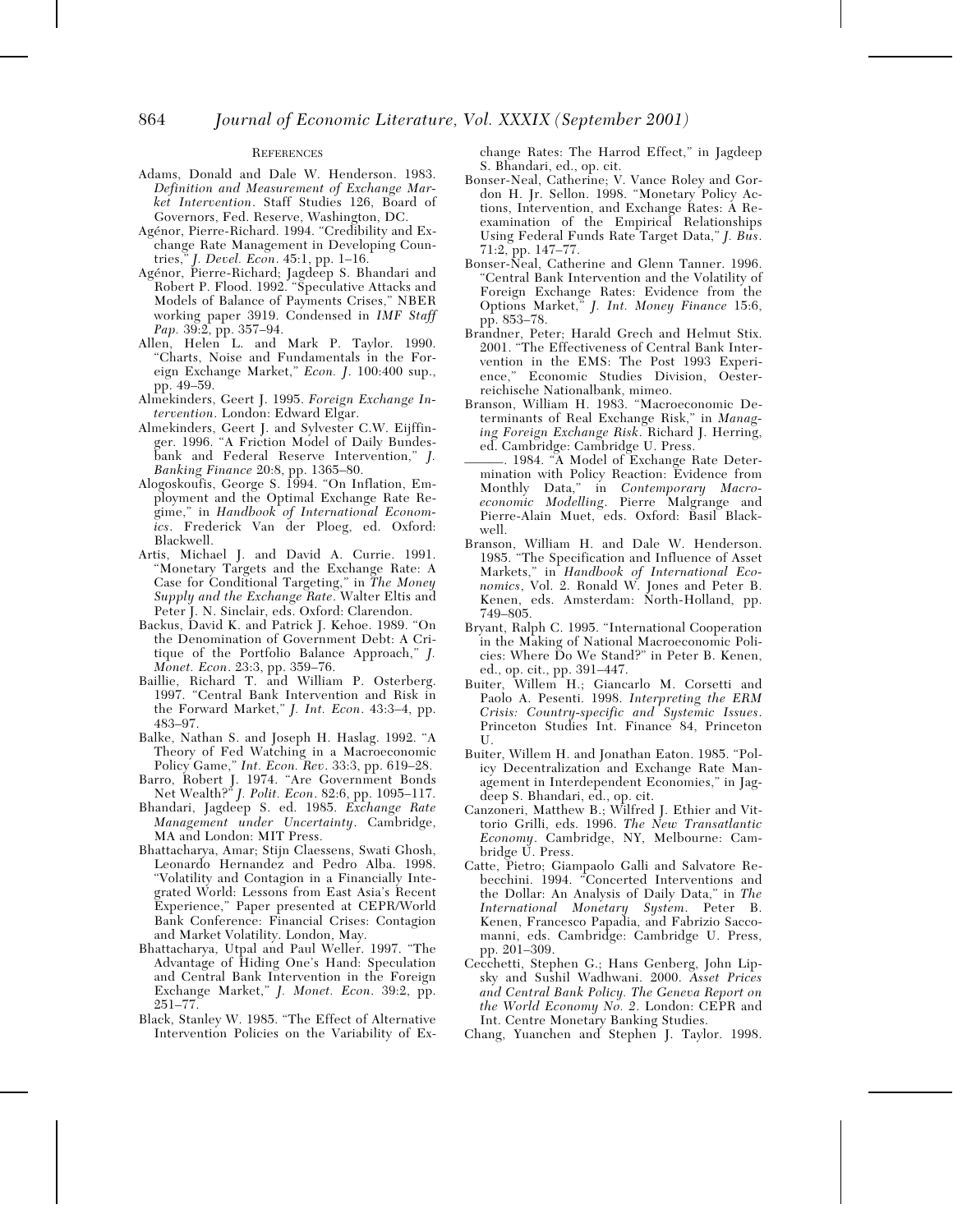"Intraday Effects of Foreign Exchange Intervention by the Bank of Japan," *J. Int. Money Finance*, 17:1, pp. 191–210.

- Chinn, Menzie D.; Michael P. Dooley and Sona Shrestha. 1999. "Latin America and East Asia in the Context of an Insurance Model of Currency Crises," *J. Int. Money Finance*, 18:4, pp. 659– 81.
- Clarida, Richard H.; Jordi Gali and Mark Gertler. 1998. "Monetary Policy Rules in Practice: Some International Evidence," *Europ. Econ. Rev*. 42:6, pp. 1033–67.
- ———. 1999. "The Science of Monetary Policy: A New Keynesian Perspective," *J. Econ. Lit*. 37:4, pp. 1661–707.
- Cooper, Richard N. 1985. "Economic Interdependence and Coordination of Economic Policies," in *Handbook of International Economics*, vol. 2. Ronald W. Jones and Peter B. Kenen, eds. Amsterdam: North-Holland.
- Corsetti, Giancarlo M.; Paolo A. Pesenti and Nouriel Roubini. 1999. "Paper Tigers? A Model of the Asian Crisis," *Europ. Econ. Rev*. 43:7, pp. 1211–36.
- Cukierman, Alex. 1992. *Central Bank Strategy, Credibility and Independence*. Cambridge, MA: MIT Press.
- Cukierman, Alex and Allan H. Meltzer. 1986. "A Theory of Ambiguity, Credibility and Inflation under Discretion and Asymmetric Information," *Econometrica* 54:5, pp. 1099–128.
- Debelle, Guy. 1993. "Central Bank Independence: A Free Lunch?" working paper, MIT.
- De Long, J. Bradford; Andrei Shleifer, Lawrence H. Summers and Robert J. Waldmann. 1990. "Positive Feedback Investment Strategies and Destabilizing Rational Speculation," *J. Finance* 45:2, pp. 379–95.
- Dominguez, Kathryn M. 1987. "Exchange Rate Efficiency and the Behavior of International Asset Markets," Yale U. unpub. PhD thesis.
- ———. 1990. "Market Responses to Coordinated Central Bank Intervention," *Carnegie-Rochester Conf. Ser. Public Pol*. 32:0, pp. 121–63.
- Dominguez, Kathryn M. and Jeffrey A. Frankel. 1993a. "Does Foreign Exchange Intervention Work?" Washington, DC: Institute Int. Econ.
- ———. 1993b. "Does Foreign Exchange Intervention Matter? The Portfolio Effect," *Amer. Econ. Rev*. 83:5, pp. 1356–69.
- . 1993c. "Foreign Exchange Intervention: An Empirical Assessment," in *On Exchange Rates*. Jeffrey A. Frankel, ed. Cambridge, MA: MIT Press.
- Dooley, Michael and Peter Isard. 1983. "The Portfolio-Balance Model of Exchange Rates and Some Structural Estimates of the Risk Premium," *IMF Staff Pap.* 30:4, pp. 683–702.
- Dornbusch, Rudiger. 1976. "Expectations and Exchange Rate Dynamics," *J. Polit. Econ*. 84:6, pp. 1161–76.
- *Economist, The*. 1995. "A Survey of the World Economy: Who's in the Driving Seat? Not-So-Divine Intervention," October 7.
- Edison, Hali J. 1993. "The Effectiveness of Central-Bank Intervention: A Survey of the Literature after 1982," *Special Papers Int. Econ*. 18, Princeton U.
- Edison, Hali J.; Pongsak Luangaram and Marcus Miller. 1998. "Asset Bubbles, Domino Effects and 'Lifeboats': Elements of the East Asian Crisis," paper presented at CEPR/World Bank Conference "Financial Crises: Contagion and Market Volatility," London, May.
- Eichengreen, Barry; James Tobin and Charles Wyplosz. 1995. "Two Cases for Sand in the Wheels of International Finance," *Econ. J*. 105:428, pp. 162–72.
- Eichengreen, Barry and Charles Wyplosz. 1993. "The Unstable EMS," *Brookings Pap. Econ. Act*. 0:1, pp. 51–143.
- Eijffinger, Sylvester C. W., ed. 1997. *Independent Central Banks and Economic Performance*. Cheltenham: Edward Elgar.
- Eijffinger, Sylvester C. W. and Noud Gruijters. 1991. "On the Short Term Objectives of Daily Intervention by the Deutsche Bundesbank and the Federal Reserve System in the US Dollar/Deutsche Mark Exchange Market," *Kredit Kapital* 24:1, pp. 50–72.
- . 1992. "On the Effectiveness of Daily Interventions by the Deutsche Bundesbank and the Federal Reserve System in the US Dollar/Deutsche Mark Exchange Market," in *Exchange Regimes and Currency Unions*. Ernst Baltensperger and Hans-Werner Sinn, eds. London: Macmillan, pp. 131–56.
- Eijffinger, Sylvester C. W. and Eric Schaling. 1993. "Central Bank Independence in Twelve Industrial Countries," *Banca Naz. Lavoro Quart. Rev*. 184:0, pp. 1–41.
- Flandreau, Marc. 1998. "The Burden of Intervention: Externalities in Multilateral Exchange Rates Arrangements," *J. Int. Econ*. 45:1, pp. 137–71.
- Flood, Robert P. and Peter M. Garber. 1984. "Collapsing Exchange Rate Regimes: Some Linear Examples," *J. Int. Econ*. 17:1–2, pp. 1–13.
- ———. 1991. "The Linkage between Speculative Attack and Target Zone Models of Exchange Rates," *Quart. J. Econ*. 106:4, pp. 1367– 72.
- Flood, Robert P.; Peter M. Garber and Charles Kramer. 1996. "Collapsing Exchange Rate Regimes: Another Linear Example," *J. Int. Econ*. 41:3–4, pp. 223–34.
- Flood, Robert P.; Robert J. Hodrick, Peter Isard and Charles Kramer. 1996. "Economic Models of Speculative Attacks and the Drachma Crisis of May 1994," *Open Econ. Rev*. 7:1, pp. 583– 92.
- Flood, Robert P. and Olivier Jeanne. 2000. "An Interest Rate Defense of a Fixed Exchange Rate," mimeo, IMF Research Dept.
- Flood, Robert P. and Nancy P. Marion. 1997a. "The Size and Timing of Devaluations in Capital-Controlled Countries," *J. Devel. Econ*. 54:1, pp. 123–47.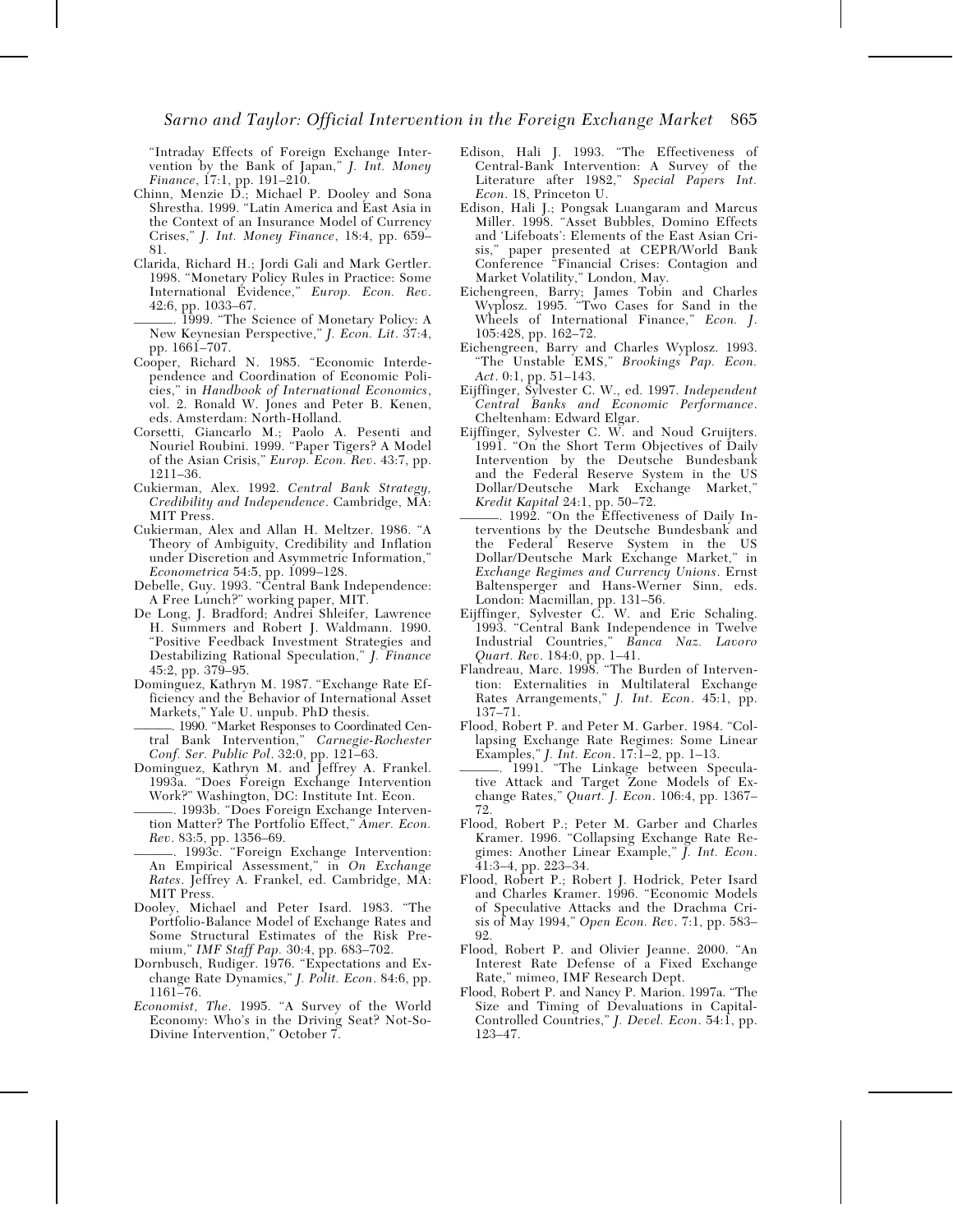———. 1997b. "Policy Implications of 'Second-Generation' Crisis Models," *IMF Staff Papers* 44:2, pp. 383–90.

- ———. 1999. "Perspectives on the Recent Currency Crisis Literature," *Int. J. Finance Econ*. 4:1, pp. 1–26.
- ———. 2000. "Self-Fulfilling Risk Predictions: An Application to Speculative Attacks," *J. Int. Econ*. 50:1, pp. 245–68.
- Frankel, Jeffrey A. 1979. "The Diversifiability of Exchange Risk," *J. Int. Econ*. 9, pp. 379–93. Reprinted in *On Exchange Rates*. Jeffrey A. Frankel, ed. Cambridge, MA: MIT Press, 1993.
- Frankel, Jeffrey A. and Kenneth A. Froot. 1990. "Chartists, Fundamentalists and the Demand for Dollars," in *Private Behaviour and Government Policies in Interdependent Economies*. Anthony S. Courakis and Mark. P. Taylor, eds. Oxford: Oxford U. Press.
- Friedman, Milton. 1953. "The Case for Flexible Exchange Rates," in *Essays in Positive Economics*. Milton Friedman, ed. Chicago: U. Chicago Press, pp. 157–203.
- Garber, Peter M. and Lars E.O. Svensson. 1995. "The Operation and Collapse of Fixed Exchange Rate Regimes," in *Handbook of International Economics*, vol. 3. Gene M. Grossman and Kenneth Rogoff, eds. Amsterdam, NY and Oxford: Elsevier, North-Holland, pp. 1865– 1911.
- Garber, Peter M. and Mark P. Taylor. 1995. "Sand in the Wheels of Foreign Exchange Markets: A Sceptical Note," Econ. Journal, 105:428, pp. 173–180.
- Ghosh, Atish R. 1992. "Is It Signalling? Exchange Intervention and the Dollar-Deutschemark Rate," *J. Int. Econ*. 32:3–4, pp. 201–20.
- Glick, Reuven, ed. 1998. *Managing Capital Flows and Exchange Rates: Perspectives from the Pacific Basin*. Cambridge: Cambridge U. Press.
- Glick, Reuven and Michael M. Hutchison. 1989. "Exchange Rates and Monetary Policy," *Fed. Reserve Bank San Francisco Econ. Rev*. 0:2, pp. 17–29.
- Humpage, Owen F. 1997. "Recent U.S. Intervention: Is Less More?" *Fed. Reserve Bank Cleveland Econ. Rev*. 33:3, pp. 2–10.
- Humpage, Owen F. and William P. Osterberg. 1990. "Intervention and the Foreign Exchange Risk Premium: An Empirical Investigation of Daily Effects," *Global Finance J*. 3:1, pp. 23–50.
- Isard, Peter. 1995. *Exchange Rate Economics*. Cambridge: Cambridge U. Press.
- Jeanne, Olivier. 1996. "Les Modeles de Crise de Change: Un Essai de Synthese en Relation Avec la Crise du Franc de 1992–1993," (Exchange Rate Crisis Models: A Summary Focusing on the 1992–1993 French Franc Crisis. With English summary), *Econ. Prevision* 0:123–124, pp. 147–62.
- .. 1997. "Are Currency Crises Self-Fulfilling? A Test," *J. Int. Econ*. 43:3–4, pp. 263–86.
- Jurgensen, Philippe. 1983. "Report of the Working Group on Exchange Market Intervention [Jur-

gensen Report]," Washington, DC: US Treasury Dept.

- Karfakis, Costas and Suk-Joong Kim. 1995. "Exchange Rates, Interest Rates and Current Account News: Some Evidence from Australia," *J. Int. Money Finance* 14:4, pp. 575–95.
- Kaminsky, Graciela L. and Karen K. Lewis. 1996. "Does Foreign Exchange Intervention Signal Future Monetary Policy?" *J. Monetary Econ*. 37:2, pp. 285–312.
- Kenen, Peter B. 1960. British Monetary Policy and the Balance of Payments, 1951–1957. Cambridge, MA: Harvard U. Press.
- 1965. "Trade, Speculation and the Forward Exchange Rate," in *Trade, Growth and the Balance of Payments*. Richard Baldwin et al. eds. Chicago: Rand McNally, pp. 143–69, 1965. Reprinted in Peter B. Kenen. 1980. op. cit.
- ———. 1980. *Essays in International Economics*. Princeton, NJ: Princeton U. Press.
- ———. 1982. "Effects of Intervention and Sterilization in the Short Run and in the Long Run," in *The International Monetary System under Flexible Exchange Rates: Global, Regional, and National: Essays in Honor of Robert Triffin*. Richard N. Cooper, Peter B. Kenen, Jorge Braga de Macedo, and Jacques van Ypersele, eds. Cambridge, MA: Ballinger.
- ———. 1988. *Managing Exchange Rates*. Chatham House Papers, London: Routledge.
- ———. ed. 1995. *Understanding Interdependence: The Macroeconomics of the Open Economy*. Princeton, NJ: Princeton U. Press.
- Keynes, John M. 1923. *A Tract on Monetary Reform*. London: MacMillan.
- Kouri, Pentti J. K. and Michael G. Porter. "International Capital Flows and Portfolio Equilibrium," *J. Polit. Econ*. 82:3, pp. 443–67.
- Krugman, Paul R. 1979. "A Model of Balance of Payments Crises," *J. Money, Credit Banking* 11:3, pp. 311–25.
- ———. 1991. "Target Zones and Exchange Rate Dynamics," *Quart. J. Econ*. 106:3, pp. 669–82.
- ———. 1998. "What Happened to Asia?" mimeo, MIT econ. dept.
- LeBaron, Blake. 1996. "Technical Trading Rule Profitability and Foreign Exchange Intervention," NBER working paper 5505.
- Lewis, Karen K. 1995. "Are Foreign Exchange Intervention and Monetary Policy Related and Does It Really Matter?" *J. Bus*. 68:2, pp. 185– 214.
- McKinnon, Ronald I. and Huw Pill. 1996. "Credible Liberalizations and International Capital Flows: The Overborrowing Syndrome," in *Financial Deregulation and Integration in East Asia*. Ito Takatoshi and Anne O. Krueger. Chicago: U. Chicago Press.
- Mussa, Michael. 1981. *The Role of Official Intervention*. NY: Group of Thirty.
- Neely, Christopher J. 1998. "Technical Analysis and the Profitability of U.S. Foreign Exchange Intervention," *Fed. Reserve Bank St. Louis Rev*. 80:4, pp. 3–17.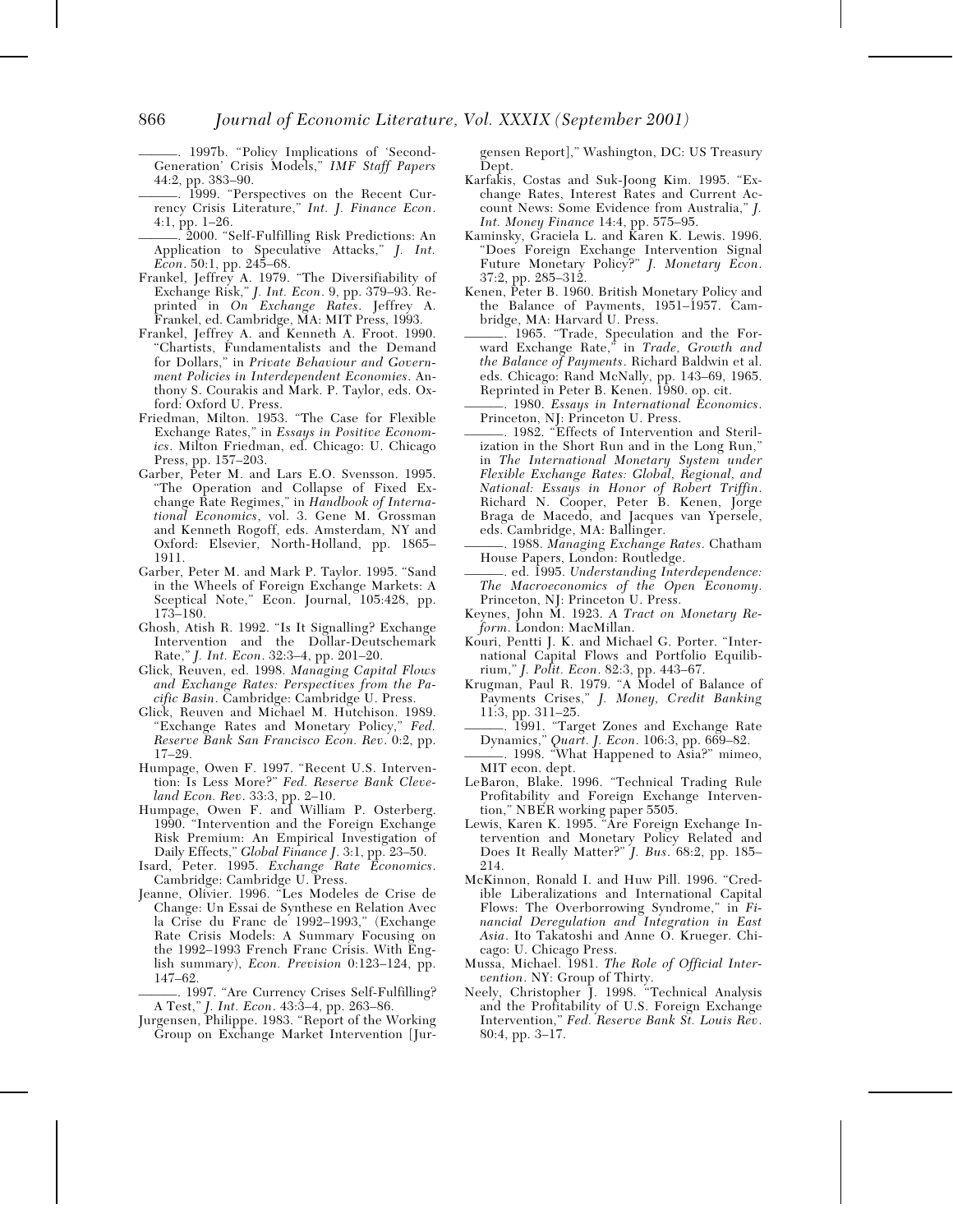———. 2001. "The Practice of Central Bank Intervention: Looking under the Hood," *Fed. Reserve Bank St. Louis Rev.* forthcoming.

- Obstfeld, Maurice. 1982. "Can We Sterilize? Theory and Evidence," *Amer. Econ. Rev*. *Papers and Proceedings*, 72:2, pp. 45–50.
	- ———. 1990. "The Effectiveness of Foreign-Exchange Intervention: Recent Experience: 1985–1988," in *International Policy Coordination and Exchange Rate Fluctuations*. William H. Branson, Jeffrey A. Frenkel and Morris Goldstein, eds. Chicago: U. Chicago Press.
- ———. 1994. "The Logic of Currency Crises," *Cah. Econ. Monetaires* 43:2, pp. 189–213.
- ———. 1996. "Models of Currency Crises with Self-Fulfilling Features," *Europ. Econ. Rev*. 40:3–5, pp. 1037–48.
- Obstfeld, Maurice and Kenneth Rogoff. 1995. "Exchange Rate Dynamics Redux," *J. Polit. Econ*. 103:3, pp. 624–60.
- ———. 1996. *Foundations of International Macroeconomics*. Cambridge, MA: MIT Press.
- Peiers, Bettina. 1997. "Informed Traders, Intervention, and Price Leadership: A Deeper View of the Microstructure of the Foreign Exchange Market," *J. Finance* 52:4, pp. 1589–614.
- Pilbeam, Keith. 1991. *Exchange Rate Management*. London: Macmillan.
- Reeves, Silke Fabian. 1997. "Exchange Rate Management When Sterilized Interventions Represent Signals of Monetary Policy," *Int. Rev. Econ. Finance*, 6:4, pp. 339–60.
- ———. 1998. "Partial Credibility, Information Selection and the Signalling Channel of Sterilized Interventions," *J. Econ. Integration* 13:1, pp. 108–30.
- Rogoff, Kenneth. 1984. "On the Effects of Sterilized Intervention: An Analysis of Weekly Data," *J. Monetary Econ*. 14:2, pp. 133–50.

———. 1985. "The Optimal Degree of Commitment to an Intermediate Monetary Target," *Quart. J. Econ*. 100:4, pp. 1169–89.

- Ronci, Marcio and Giuseppe Tullio. 1996. "Brasilian Inflation from 1980 to 1993: Causes, Consequences and Dynamics," *J. Latin Amer. Stud*. 28:4, pp. 635–65.
- Roubini, Nouriel. 1988. "Offset and Sterilization Under Fixed Exchange Rates with an Optimizing Central Bank," NBER working paper 2777.
- Sarno, Lucio and Mark P. Taylor. 1999. "Moral Hazard, Asset Price Bubbles, Capital Flows, and the East Asian Crisis: The First Tests," *J. Int. Money Finance* 18:4, pp. 637–57.
- Sarno, Lucio and Mark P. Taylor. 2001. *Exchange Rate Economics*. Cambridge and NY: Cambridge U. Press.
- Stein, Jeremy C. 1987. "Informational Externalities and Welfare-reducing Speculation," *J. Polit. Econ*. 95:6, pp. 1234–45.
- Stein, Jeremy C. 1989. "Cheap Talk and the Fed: A Theory of Imprecise Policy Announcements," *Amer. Econ. Rev*. 79:1, pp. 32–42.

Sweeney, Richard J. 1997. "Do Central Banks

Lose on Foreign-Exchange Intervention? A Review Article," *J. Banking Finance* 21:11–12, pp. 1667–84.

- Szakmary, Andrew C. and Ike Mathur. 1997. "Central Bank Intervention and Trading Rule Profits in Foreign Exchange Markets," *J. Int. Money Finance* 16:4, pp. 513–35.
- Takagi, Shinji. 1991. "Foreign Exchange Market Intervention and Domestic Monetary Control in Japan, 1973–1989," *Japan World Economy* 3:2, pp. 147–80.
- Taylor, Dean. 1982. "Official Intervention in the Foreign Exchange Market, or Bet Against the Central Bank," *J. Polit. Econ*. 90:2, pp. 356– 68.
- Taylor, Mark P. 1992. "Sterilized Intervention," in *The New Palgrave Dictionary of Money and Finance*. Murray Milgate, Peter Newman and John Eatwell, eds. London: MacMillan.

———. 1995. "The Economics of Exchange Rates," *J. Econ. Lit*. 83:1, pp. 13–47.

- Taylor, Mark P. and Helen L. Allen. 1992. "The Use of Technical Analysis in the Foreign Exchange Market," *J. Int. Money Finance* 11:3, pp. 304–14.
- Tobin, James. 1969. "A General Equilibrium Approach to Monetary Theory," *J. Money, Credit Banking* 1:1, pp. 15–29.
- Tullio, Giuseppe and Marcio Ronci. 1997. "Central Bank Autonomy, the Exchange Rate Constraint and Inflation: The Case of Italy," *Open Econ. Rev*. 8:1, pp. 31–49.
- Tullio, Giuseppe and Victor Natarov. 1999. "Daily Interventions by the Central Bank of Russia in the Treasury Bill Market," *Int. J. Finance Econ*. 4:3, pp. 229–41.
- Turnovsky, Stephen J. 1987. "Optimal Monetary Policy and Wage Indexation Under Alternative Disturbances and Information Structures," *J. Money, Credit, Banking* 19:2, pp. 157–80.
- Vitale, Paolo. 1999a. "Sterilized Central Bank Intervention in the Foreign Exchange Market," *J. Int. Econ*. 49:2, pp. 245–67.
- 1999b. "Speculative Noise Trading and Manipulation in the Foreign Exchange Market," mimeo, Financial Markets Group, London School Econ.
- Vitale, Paolo. 1999c. "Foreign Exchange Intervention and Macroeconomic Stability," mimeo, Financial Markets Group, London School Econ.
- Wadhwani, Sushil. 2000. "The Exchange Rate and the Monetary Policy Committee: What Can We Do?" Speech, Senior Business Forum at Centre for Econ. Performance, May.
- Weymark, Diana N. 1997a. "Measuring the Degree of Exchange Market Intervention in a Small Open Economy," *J. Int. Money Finance* 16:1, pp. 55–79.
- 1997b. "Measuring Exchange Market Pressure and Intervention in Interdependent Economies: A Two-Country Model," *Rev. Int. Econ*. 5:1, pp. 72–82.
- Wihlborg, Clas; Michele Fratianni and Thomas D.